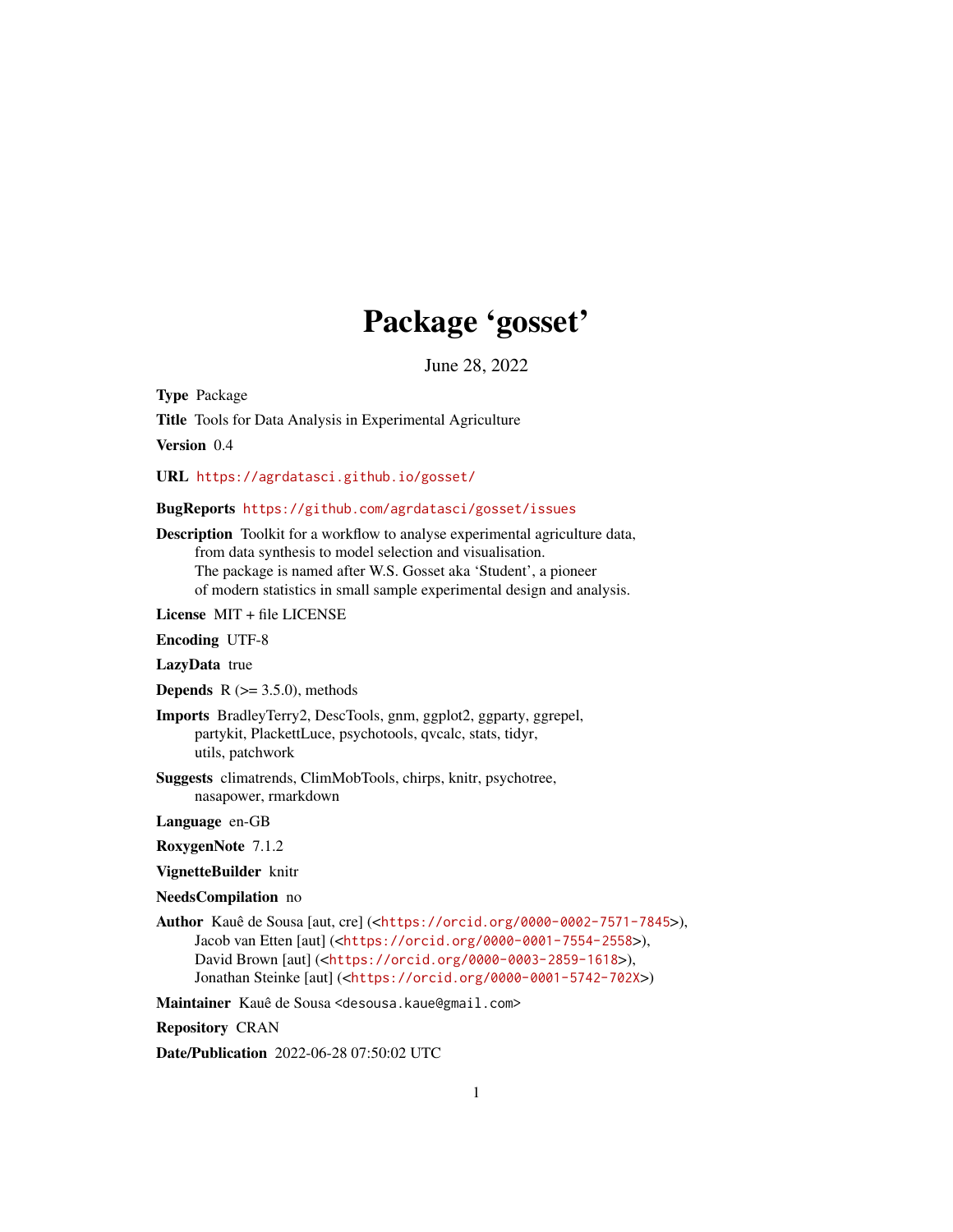## <span id="page-1-0"></span>R topics documented:

|  |  |  |  |  |  |  |  |  |  |  |  |  |  |  | $\overline{2}$             |
|--|--|--|--|--|--|--|--|--|--|--|--|--|--|--|----------------------------|
|  |  |  |  |  |  |  |  |  |  |  |  |  |  |  | -3                         |
|  |  |  |  |  |  |  |  |  |  |  |  |  |  |  | $\overline{\phantom{0}}$ 5 |
|  |  |  |  |  |  |  |  |  |  |  |  |  |  |  | -6                         |
|  |  |  |  |  |  |  |  |  |  |  |  |  |  |  |                            |
|  |  |  |  |  |  |  |  |  |  |  |  |  |  |  |                            |
|  |  |  |  |  |  |  |  |  |  |  |  |  |  |  |                            |
|  |  |  |  |  |  |  |  |  |  |  |  |  |  |  |                            |
|  |  |  |  |  |  |  |  |  |  |  |  |  |  |  |                            |
|  |  |  |  |  |  |  |  |  |  |  |  |  |  |  |                            |
|  |  |  |  |  |  |  |  |  |  |  |  |  |  |  |                            |
|  |  |  |  |  |  |  |  |  |  |  |  |  |  |  |                            |
|  |  |  |  |  |  |  |  |  |  |  |  |  |  |  |                            |
|  |  |  |  |  |  |  |  |  |  |  |  |  |  |  |                            |
|  |  |  |  |  |  |  |  |  |  |  |  |  |  |  |                            |
|  |  |  |  |  |  |  |  |  |  |  |  |  |  |  |                            |
|  |  |  |  |  |  |  |  |  |  |  |  |  |  |  |                            |
|  |  |  |  |  |  |  |  |  |  |  |  |  |  |  |                            |
|  |  |  |  |  |  |  |  |  |  |  |  |  |  |  |                            |
|  |  |  |  |  |  |  |  |  |  |  |  |  |  |  |                            |
|  |  |  |  |  |  |  |  |  |  |  |  |  |  |  |                            |
|  |  |  |  |  |  |  |  |  |  |  |  |  |  |  | 32                         |

```
akaike_weights Akaike weights
```
## Description

Akaike weights represent the relative likelihood of a model. It can be used in model averaging and selection.

## Usage

```
akaike_weights(object)
```
## Arguments

object a numerical vector with models goodness of fit coefficients

## Value

A data frame containing the coefficients:

delta the delta overall change in the coefficients relative\_logLik the relative log-likelihood akaike\_weights the Akaike weights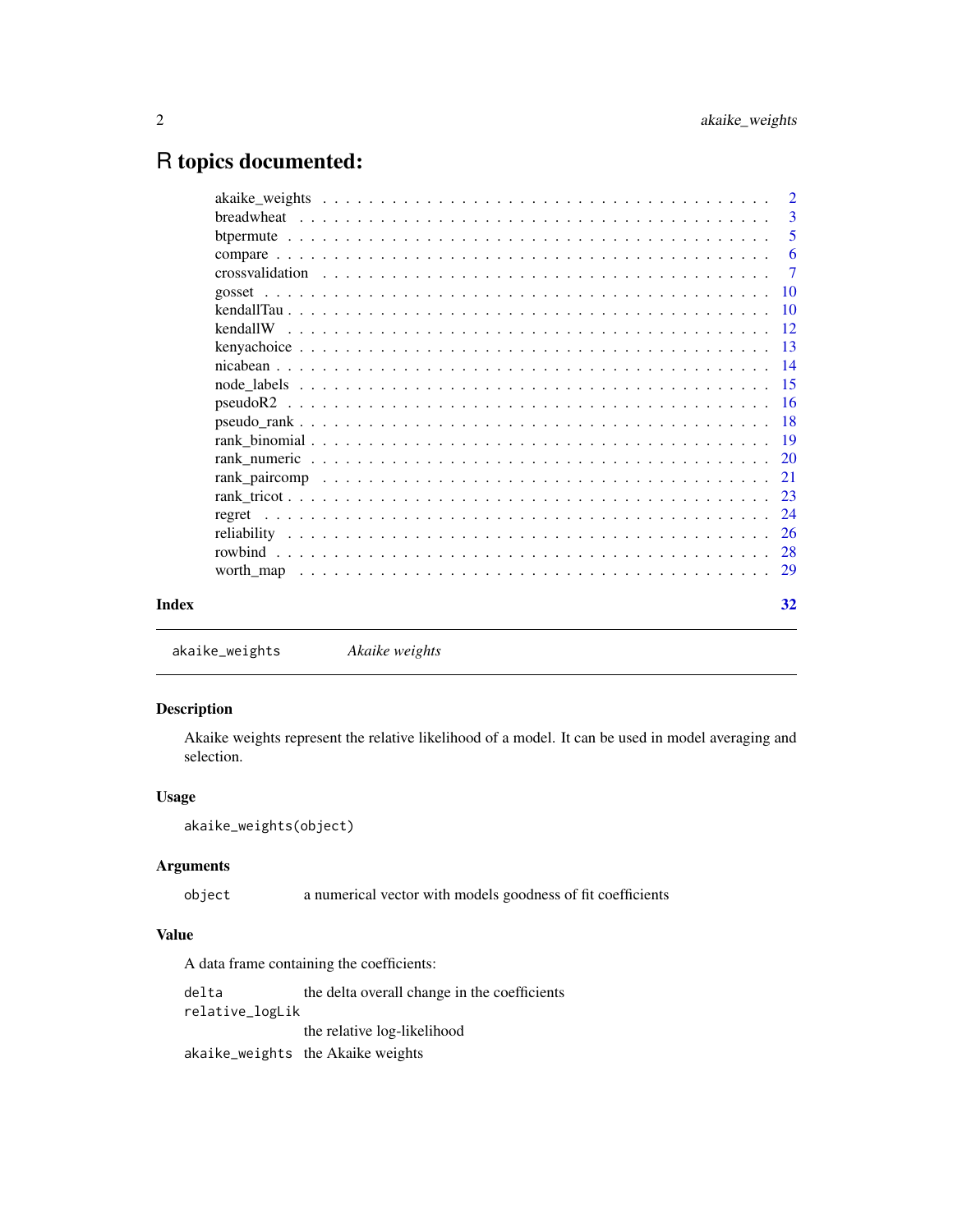#### <span id="page-2-0"></span>breadwheat 3

#### Author(s)

Kauê de Sousa and Jacob van Etten

#### References

Wagenmakers E. J. & Farrell S. (2004). Psychonomic Bulletin and Review, 11(1), 192–196. doi: [10.3](https://doi.org/10.3758/BF03206482)758/ [BF03206482](https://doi.org/10.3758/BF03206482)

#### Examples

```
data("airquality")
# try three model approaches
mod1 < - glm(Temp \sim 1,
            data = airquality,
            family = poisson())
mod2 <- glm(Temp ~ Ozone,
            data = airquality,
            family = poisson())
mod3 <- glm(Temp ~ Ozone + Solar.R,
            data = airquality,
            family = poisson())
# models AICs together in a single vector
models \leftarrow c(mod1 = AIC(mod1),mod2 = AIC(mod2),
            mod3 = AIC(mod3))# calculate akaike weights
aw <- akaike_weights(models)
# the higher the better
names(models[which.max(aw$akaike_weights)])
```
<span id="page-2-1"></span>breadwheat *Preferred bread wheat varieties*

## Description

Data from decentralized on-farm trials of bread wheat (*Triticum aestivum* L.) varieties in Vaishali, India over the 2014's Rabi season. Farmers were asked to test three varieties of bread wheat randomly assigned as incomplete blocks of three varieties (out of 16 varieties) and assess which one had the best and worst performance considering four traits, germination, grain quality, yield and overall performance.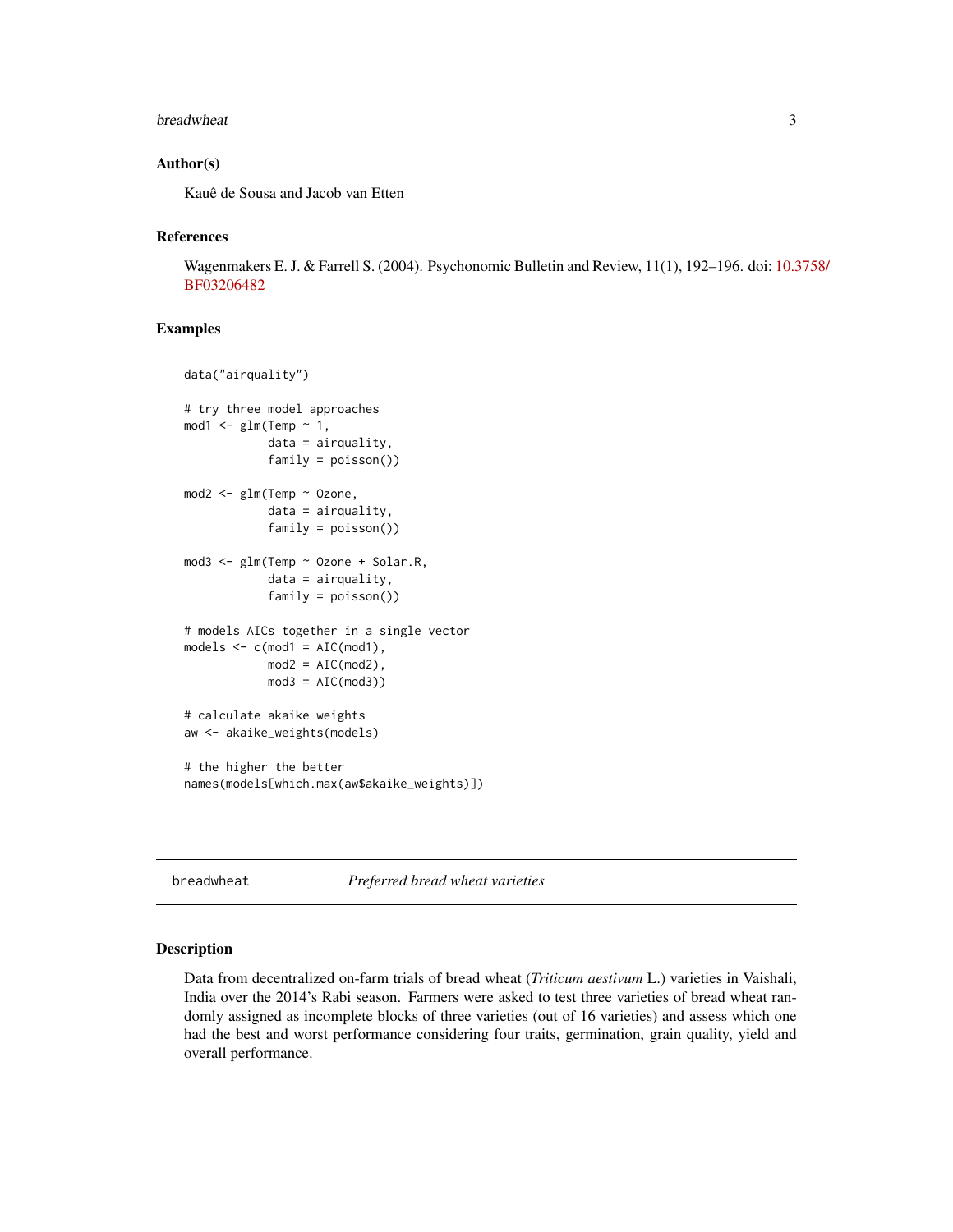#### Usage

breadwheat

## Format

A data frame with 493 records and 19 variables:

variety\_a The name of variety A in the comparison. variety\_b The name of variety B in the comparison. variety\_c The name of variety C in the comparison. district The administrative region where the experiment was stablished. village The village within the administrative region where the experiment was stablished. participant\_name The participant name (ommited for protection and privacy). age The participant age. gender The participant gender  $M = Male$ ;  $F = Female$ . planting\_date The date which the experiment started. lon The longitude in which the experiment was stablished. lat The latitude in which the experiment was stablished. germination\_best The variety ranked as best for germination ("A", "B" or "C"). germination\_worst The variety ranked as worst for germination ("A", "B" or "C"). grainquality\_best The variety ranked as best for grain quality ("A", "B" or "C"). grainquality\_worst The variety ranked as worst for grain quality ("A", "B" or "C"). yield\_best The variety ranked as best for yield ("A", "B" or "C"). yield\_worst The variety ranked as worst for yield ("A", "B" or "C"). overall\_best The variety ranked as best for overall perfomance ("A", "B" or "C"). overall\_worst The variety ranked as worst for overall perfomance ("A", "B" or "C").

#### Source

The data were provided by Bioversity International [https://www.bioversityinternational.](https://www.bioversityinternational.org/) [org/](https://www.bioversityinternational.org/), a CGIAR Research Centre, through the ClimMob platform <https://climmob.net>.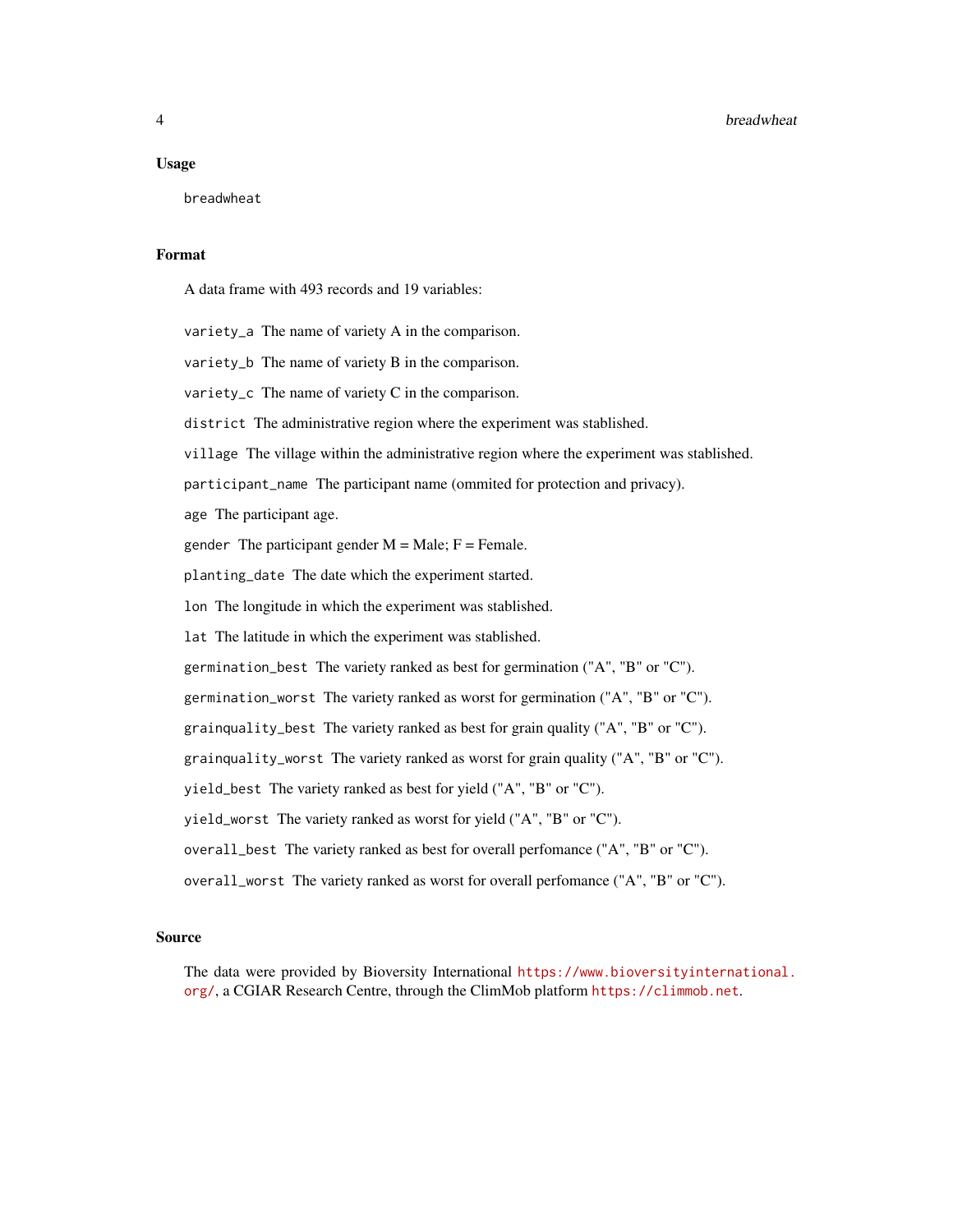<span id="page-4-1"></span><span id="page-4-0"></span>

## **Description**

Method of forward variable selection based on deviance for Bradley-Terry models using pairwise ranking data. The selection procedure consists of two steps, first, permuting the variables from the original predictors with n.iteractions, then performing a forward selection to retain the predictors with highest contribution to the model, see details.

#### Usage

```
btpermute(
  contests = NULL,
  predictors = NULL,
  n.iterations = 15,
  seed = NULL,
  ...
)
```
#### Arguments

| contests     | a data frame with pairwise binary contests with these variables 'id', 'player1','player2','win1','win2';<br>in that order. The id should be equivalent to the index of each row in predictors          |
|--------------|--------------------------------------------------------------------------------------------------------------------------------------------------------------------------------------------------------|
| predictors   | a data frame with player-specific variables with row indices that should match<br>with the ids in contests. An id is not required, only the predictor variables, the<br>ids are the index for each row |
| n.iterations | integer, number of iterations to compute                                                                                                                                                               |
| seed         | integer, the seed for random number generation. If NULL (the default), gosset<br>will set the seed randomly                                                                                            |
| $\ddotsc$    | additional arguments passed to <b>BradleyTerry2</b> methods                                                                                                                                            |

#### Details

The selection procedure consists of two steps. In the first step, btpermute adds to the set of original (candidate) predictors variables an additional set of 'fake', permuted variables. This set of permuted predictors is created by assigning to each ranking the variables from another, randomly selected ranking. The permuted variables are not expected to have any predictive power for pairwise rankings. In the second step, btpermute adds predictors to the Bradley-Terry model in a forward selection procedure. Each predictors (real and permuted) is added to the null model individually, and btpermute retains which variable reduces model deviance most strongly. The two-step process is replicated n times with argument n.iterations. At each iteration, a new random permutation is generated and all variables are tested. Replicability can be controlled using argument seed. Across the n n.iterations, the function identifies the predictor that appeared most often as the most deviance-reducing one. When this is a real variable, it is constantly added to the model and the forward selection procedure moves on – again creating new permutations, adding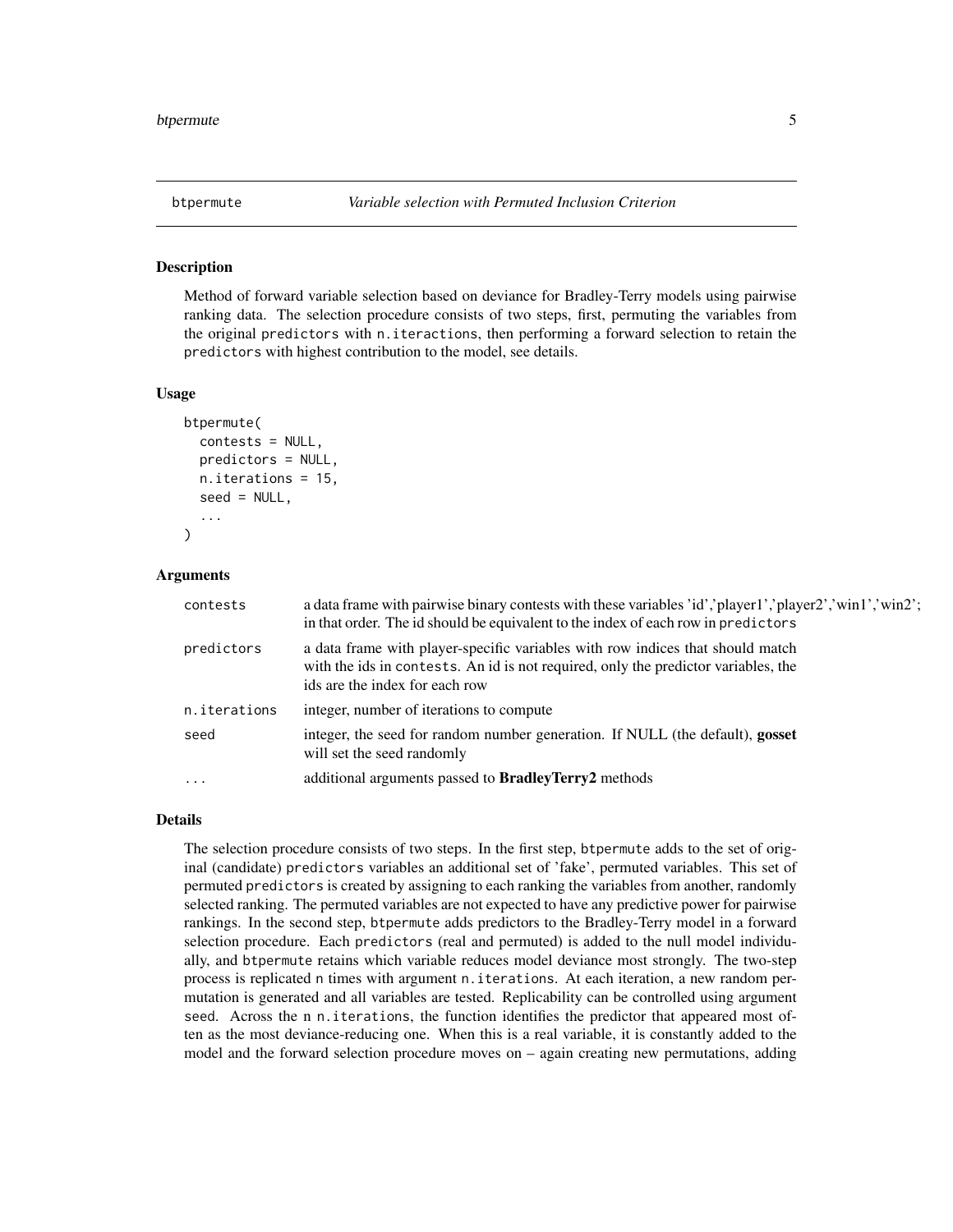<span id="page-5-0"></span>real and fake variables individually, and examining model deviance. Variable selection stops when a permuted variable is found to be most frequently the most deviance-reducing predictors across n.iterations. In turn, variable selection continuous as long as any real variable has stronger explanatory power for pairwise rankings than the random variables.

## Value

an object of class gosset\_btpermute with the final BTm() model, selected variables, seeds (random numbers) used for permutations and deviances

## Author(s)

Jonathan Steinke and Kauê de Sousa

## References

Lysen, S. (2009) Permuted inclusion criterion: A variable selection technique. University of Pennsylvania <https://repository.upenn.edu/edissertations/28/>

## See Also

[rank\\_binomial](#page-18-1), [BTm](#page-0-0)

Other model selection functions: [crossvalidation\(](#page-6-1))

## Examples

```
require("BradleyTerry2")
data("kenyachoice", package = "gosset")
mod <- btpermute(contests = kenyachoice$contests,
                 predictors = kenyachoice$predictors,
                 n.iterations = 10,
                 seed = 1
```
mod

compare *Compare agreement between two methods*

#### Description

Measures the agreement between two methods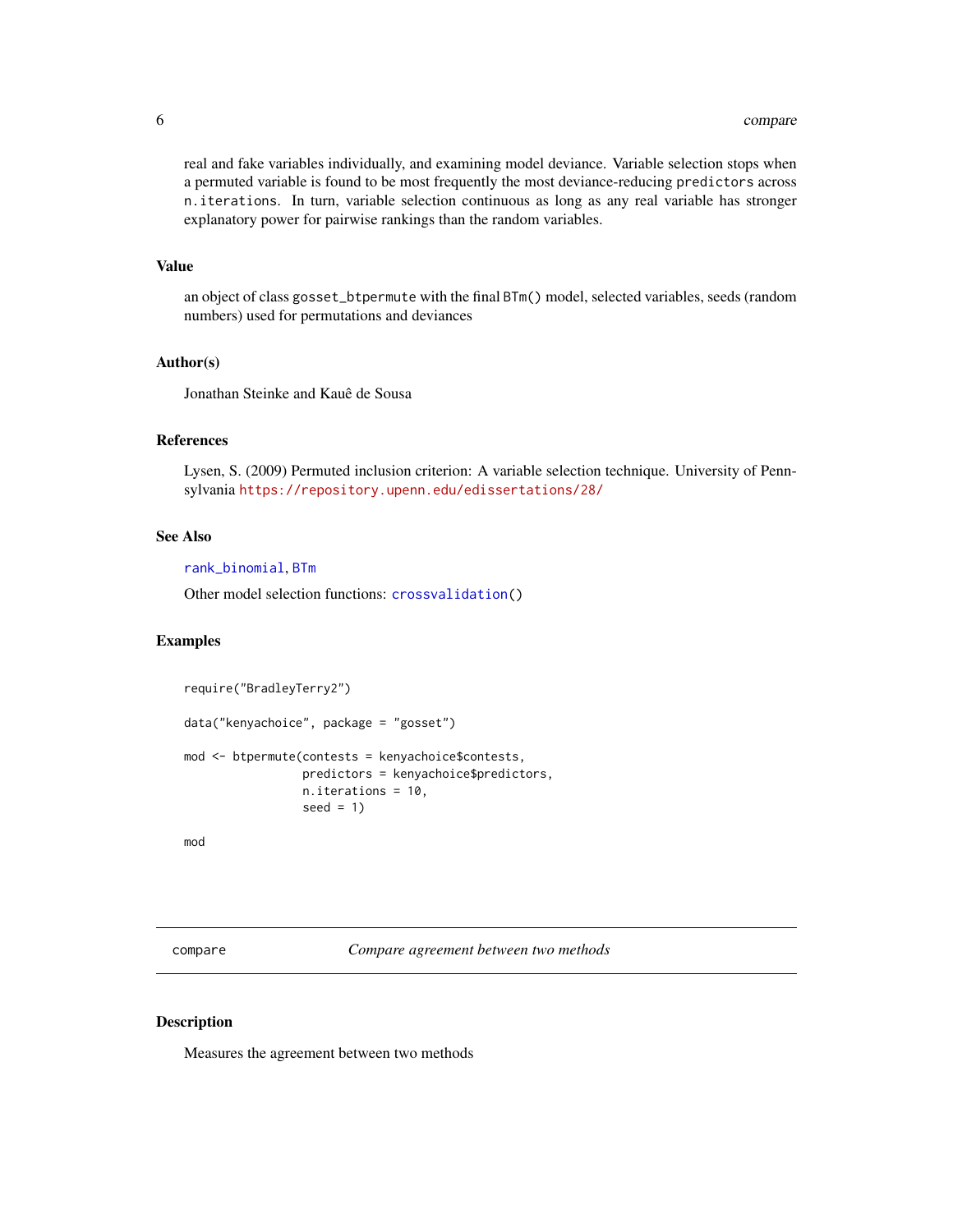## <span id="page-6-0"></span>crossvalidation 7

## Usage

```
compare(x, y, ...)## Default S3 method:
compare(x, y, labels = NULL, ...)## S3 method for class 'PlackettLuce'
compare(x, y, ...)
```
## Arguments

|                         | a numeric vector, or an object of class PlackettLuce     |
|-------------------------|----------------------------------------------------------|
|                         | a numeric vector, or an object of class PlackettLuce     |
| $\cdot$ $\cdot$ $\cdot$ | additional arguments passed to methods                   |
| labels                  | optional, a vector with the same length x to plot values |

## Value

a ggplot with the agreement

#### References

Bland, M. J., and Altman, D. G. (1986). Lancet (8476):307-10.

## Examples

```
set.seed(1)
x \le runif(10, -1, 2)
set.seed(2)
y <- runif(10, -1, 2)
compare(x, y)
```
<span id="page-6-1"></span>crossvalidation *Cross-validation*

## Description

Methods for measuring the performance of a predictive model on sets of test data in Bradley-Terry model from psychotree, Generalized Linear and Generalized Nonlinear models from gnm, and Plackett-Luce model from PlackettLuce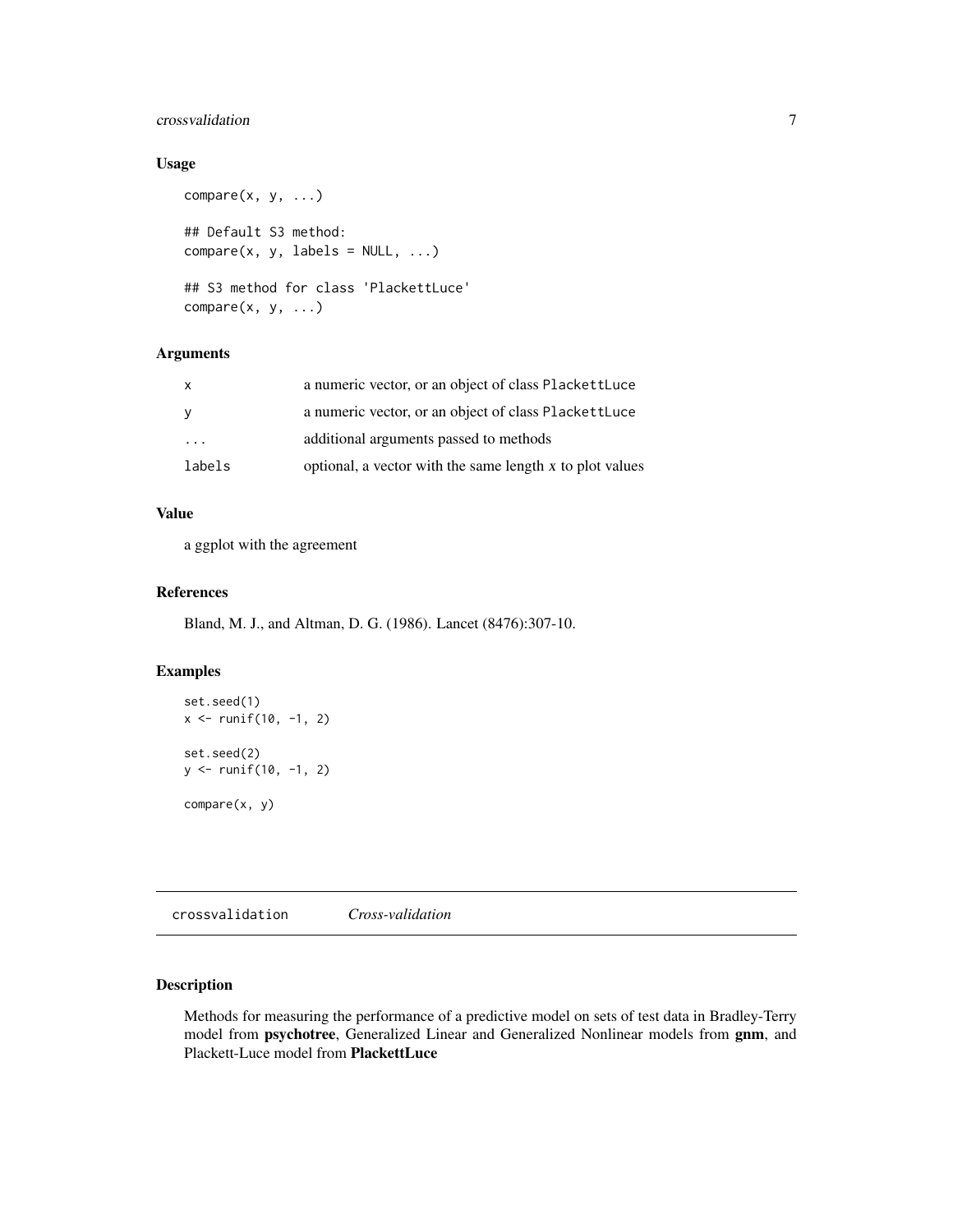## Usage

```
crossvalidation(formula, data, k = 10, folds = NULL, seed = NULL, ...)
## S3 method for class 'bttree'
AIC(object, newdata = NULL, ...)## S3 method for class 'bttree'
deviance(object, newdata = NULL, ...)
## S3 method for class 'pltree'
deviance(object, newdata = NULL, ...)
## S3 method for class 'gnm'
AIC(object, newdata = NULL, ...)
## S3 method for class 'gnm'
deviance(object, newdata = NULL, ...)
```
## Arguments

| formula  | an object of class "formula" (or one that can be coerced to that class): a symbolic<br>description of the model to be fitted, of the form $y x 1 +  + xn$ |
|----------|-----------------------------------------------------------------------------------------------------------------------------------------------------------|
| data     | a data frame (or object coercible by as data frame to a data frame) containing<br>the variables in the model                                              |
| k        | an integer for the number of bins in the cross-validation                                                                                                 |
| folds    | an optional vector or list of vectors specifying the k-folds in the cross-validation                                                                      |
| seed     | integer, the seed for random number generation. If NULL (the default), gosset<br>will set the seed randomly                                               |
| $\cdots$ | additional arguments passed the methods of the chosen model                                                                                               |
| object   | a model object                                                                                                                                            |
| newdata  | a data.frame with test data                                                                                                                               |
|          |                                                                                                                                                           |

## Value

an object of class gosset\_cv with the cross-validation goodness-of-fit estimates, which are:

| ATC.       | <b>Akaike Information Criterion</b> |
|------------|-------------------------------------|
| deviance   | Model deviance                      |
| logLik     | Log-Likelihood                      |
| MaxLik     | Maximum likelihood pseudo R-squared |
| CraggUhler | Cragg and Uhler's pseudo R-squared  |
| McFadden   | McFadden pseudo R-squared           |
| kendallTau | the Kendall correlation coefficient |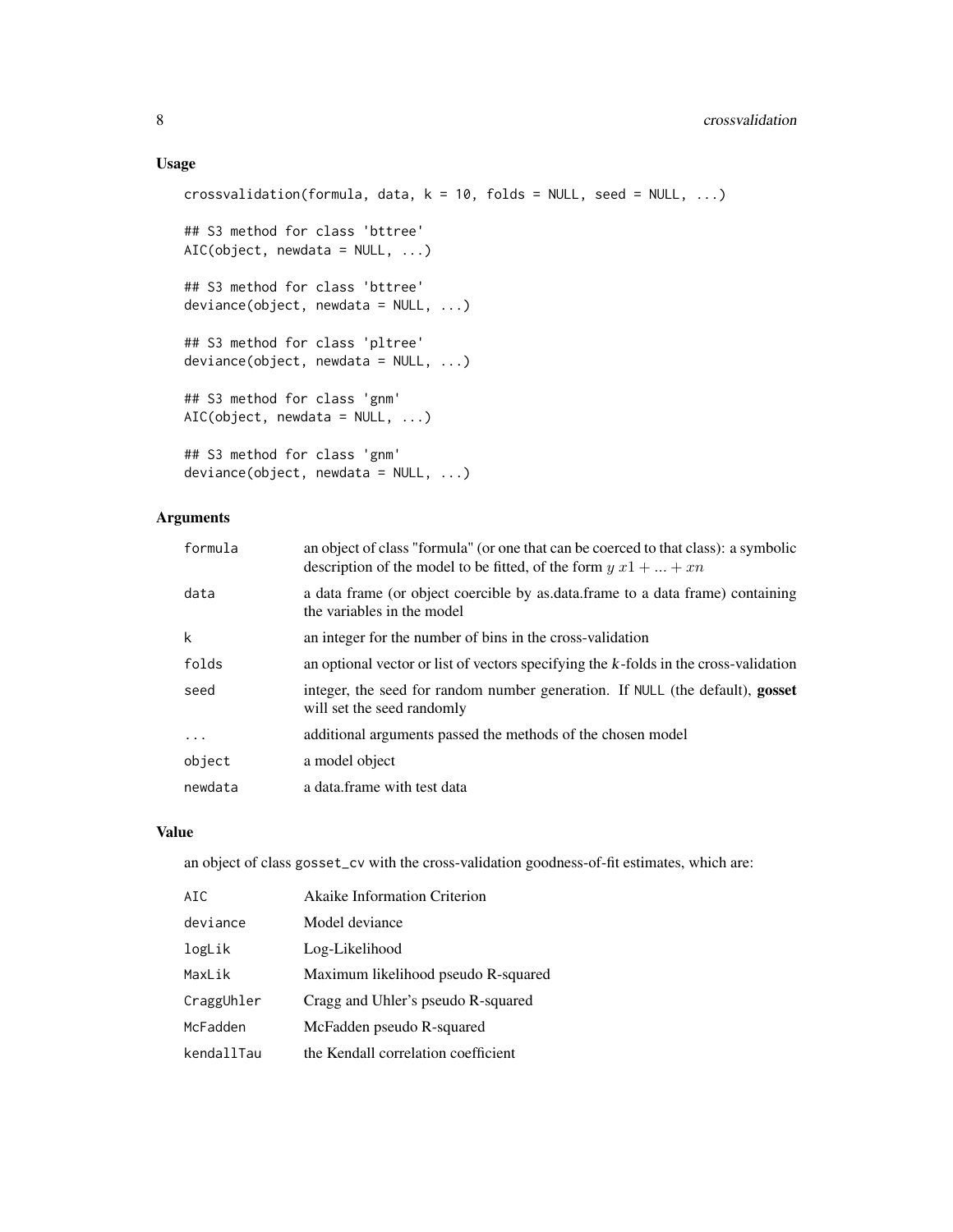#### <span id="page-8-0"></span>crossvalidation 9

#### Author(s)

Kauê de Sousa, Jacob van Etten and David Brown

#### References

Elder J. F. (2003). Journal of Computational and Graphical Statistics, 12(4), 853–864. doi: [10.1198/](https://doi.org/10.1198/1061860032733) [1061860032733](https://doi.org/10.1198/1061860032733)

James G., et al. (2013). doi: [10.1007/9781461471387](https://doi.org/10.1007/978-1-4614-7138-7)

Whitlock M. C. (2005). Journal of Evolutionary Biology, 18(5), 1368–1373. doi: [10.1111/j.1420-](https://doi.org/10.1111/j.1420-9101.2005.00917.x) [9101.2005.00917.x](https://doi.org/10.1111/j.1420-9101.2005.00917.x)

#### See Also

## [bttree](#page-0-0), [gnm](#page-0-0), [pltree](#page-0-0)

Other model selection functions: [btpermute\(](#page-4-1))

```
# Generalized Linear Models
if (require("gnm")) {
data("airquality")
cv <- crossvalidation(Temp ~ Wind + Solar.R,
                      data = airquality,
                       k = 3,
                       seed = 999,
                       family = poisson())
}
# Plackett-Luce Model
if(require("PlackettLuce")) {
# beans data from PlackettLuce
data("beans", package = "PlackettLuce")
G \leftarrow \text{rank\_tricot}(data = beans,items = c(1:3),
                 input = c(4:5),
                 additional.random = beans[c(6:8)],group = TRUE)
beans <- cbind(G, beans)
# take seasons as bins
k <- length(unique(beans$season))
folds <- as.integer(as.factor(beans$season))
cv \le crossvalidation(G \sim maxTN,
                      data = beans,
                       k = k,
                       folds = folds,
```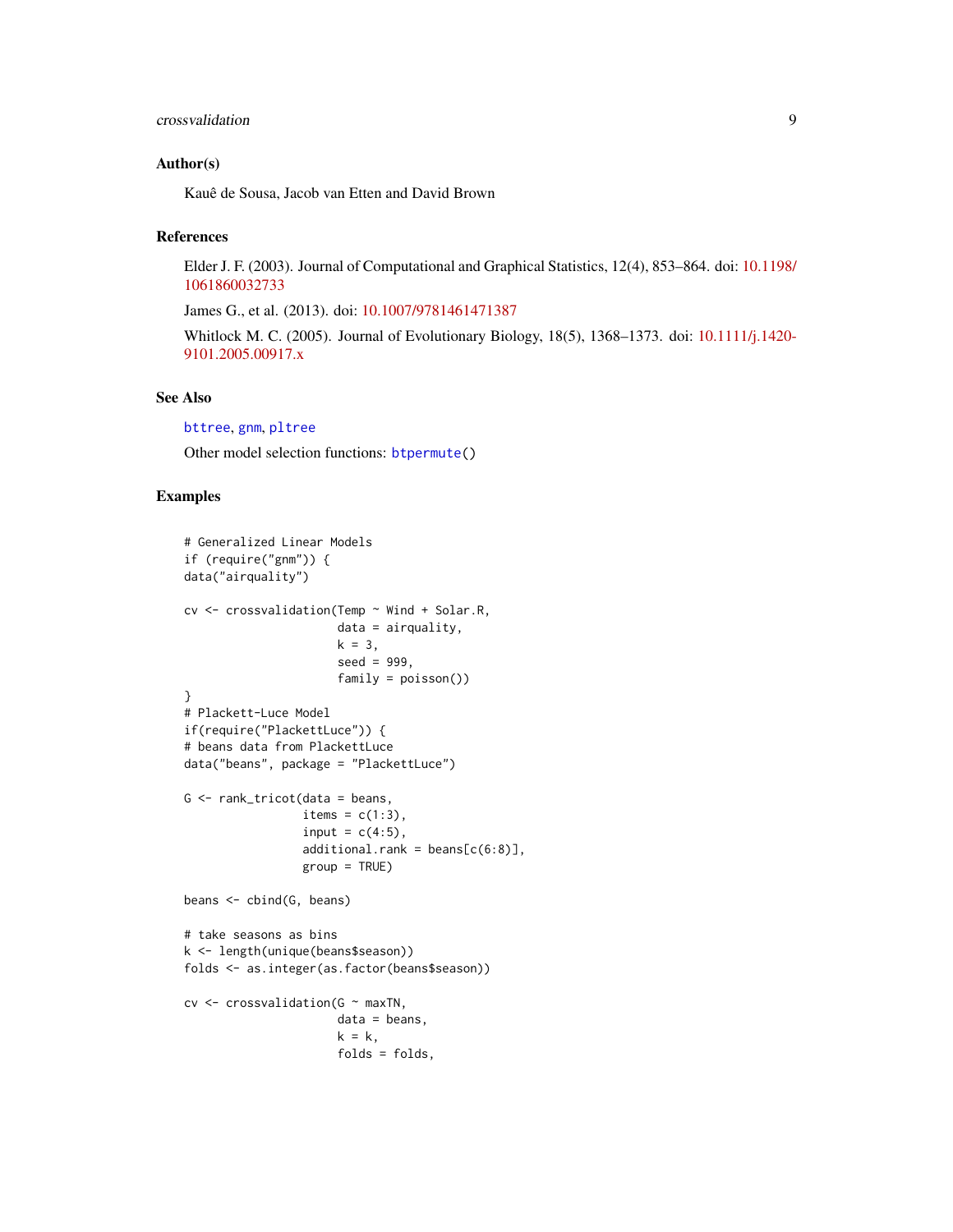<span id="page-9-0"></span>}

minsize = 100)

gosset *Tools for Data Analysis in Experimental Agriculture*

## Description

Toolkit for a workflow to analyse experimental agriculture data, from data synthesis to model selection and visualisation. The package is named after W.S. Gosset aka 'Student', a pioneer of modern statistics in small sample experimental design and analysis.

#### Author(s)

Kauê de Sousa and Jacob van Etten and David Brown and Jonathan Steinke

## See Also

#### Useful links:

- Development repository: <https://github.com/AgrDataSci/gosset>
- Static documentation: <https://AgrDataSci.github.io/gosset/>
- Report bugs: <https://github.com/AgrDataSci/gosset/issues>

<span id="page-9-1"></span>kendallTau *Kendall rank correlation coefficient*

#### Description

Compute Kendall rank correlation coefficient between two objects. Kendall is a coefficient used in statistics to measure the ordinal association between two measured quantities. A tau test is a nonparametric hypothesis test for statistical dependence based on the tau coefficient. The 'kendallTau' function applies the "kendall" method from 'stats::cor' with some previous treatment in the data, such as converting floating numbers into ranks (from the higher being the first and negative being the last) and the possibility to remove zeros from incomplete ranks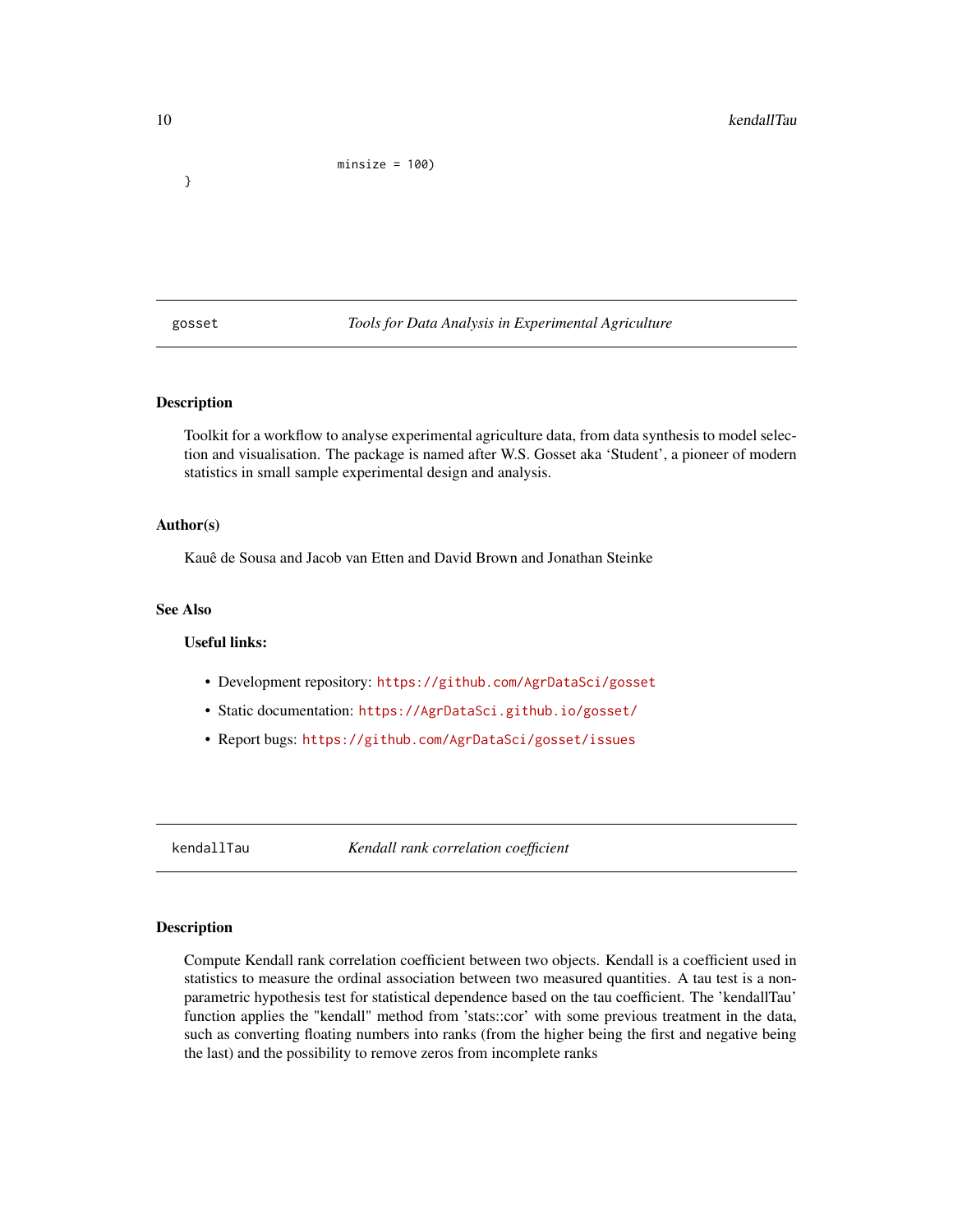#### <span id="page-10-0"></span>kendallTau 11

## Usage

```
kendallTau(x, y, null.rm = TRUE, ...)## Default S3 method:
kendallTau(x, y, null.rm = TRUE, ...)## S3 method for class 'matrix'
kendallTau(x, y, ...)
## S3 method for class 'rankings'
kendallTau(x, y, ...)## S3 method for class 'grouped_rankings'
kendallTau(x, y, ...)
## S3 method for class 'paircomp'
kendallTau(x, y, ...)
```
## Arguments

|           | a numeric vector, matrix or data frame                            |
|-----------|-------------------------------------------------------------------|
| v         | a vector, matrix or data frame with compatible dimensions to x    |
| null.rm   | logical, to remove zeros from x and y                             |
| $\ddotsc$ | further arguments affecting the Kendall tau produced. See details |

## Value

The Kendall correlation coefficient and the Effective N, which is the equivalent N needed if all items were compared to all items. Can be used for significance testing.

## Author(s)

Kauê de Sousa and Jacob van Etten

## References

Kendall M. G. (1938). Biometrika, 30(1–2), 81–93. doi: [10.1093/biomet/30.12.81](https://doi.org/10.1093/biomet/30.1-2.81)

## See Also

## [cor](#page-0-0)

Other goodness-of-fit functions: [kendallW\(](#page-11-1)), [pseudoR2\(](#page-15-1))

```
library("PlackettLuce")
```

```
R <- matrix(c(1, 2, 4, 3,
```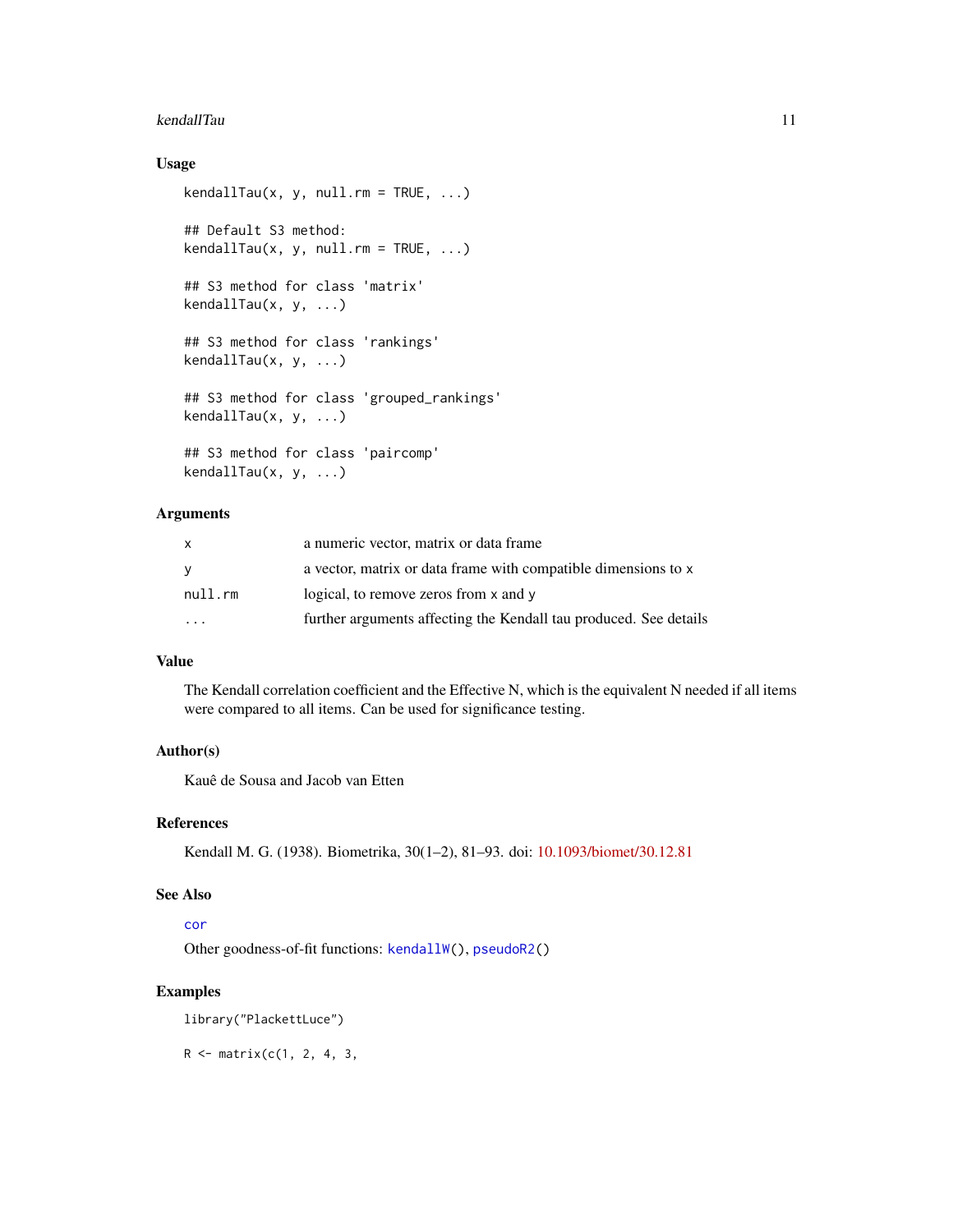```
1, 4, 2, 3,
              1, 2, 4, 3,
              1, 2, 4, 3,
              1, 3, 4, 2,
              1, 4, 3, 2), nrow = 6, byrow = TRUE)
colnames(R) <- LETTERS[1:4]
G <- group(as.rankings(R), 1:6)
mod \leq pltree(G \sim 1, data = G)
preds <- predict(mod)
k <- kendallTau(R, preds)
# also applies to a single observation in the matrix
k <- kendallTau(R[1,], preds[1,])
```
#### <span id="page-11-1"></span>kendallW *Kendall's W (coefficient of concordance)*

## Description

Compute Kendall's W, also known as coefficient of concordance among observed rankings and those predicted by the Plackett-Luce model.

## Usage

```
kendallW(x, ...)
## Default S3 method:
kendallW(x, y, ...)
```
## S3 method for class 'pltree'  $kendallW(x, newdata = NULL, ...)$ 

#### Arguments

| x       | an object of class pltree              |
|---------|----------------------------------------|
|         | additional arguments passed to methods |
| у       | an object of class pltree              |
| newdata | data for predictions                   |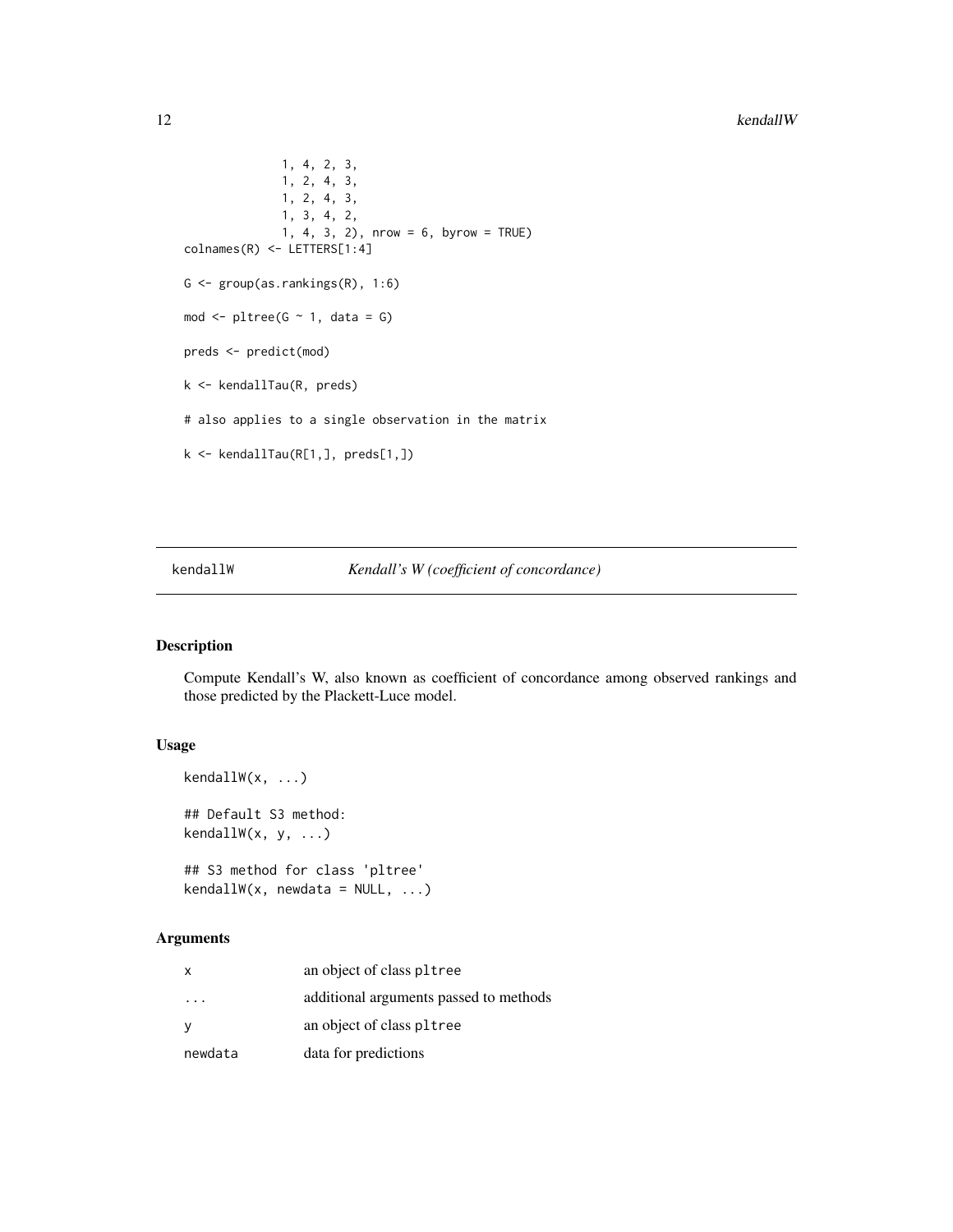## <span id="page-12-0"></span>kenyachoice 13

## Details

It is as wrapper of the function DescTools::KendallW, adapted to compute the Kendall's W on the observed and predicted rankings.

Kendall's W values range between 0 (no agreement) to 1 (full agreement)

#### Value

Kendall's W (coefficient of concordance)

#### Author(s)

David Brown, Kauê de Sousa and Jacob van Etten

## See Also

Other goodness-of-fit functions: [kendallTau\(](#page-9-1)), [pseudoR2\(](#page-15-1))

#### Examples

```
library("PlackettLuce")
G <- rank_tricot(data = beans,
                 items = c(1:3),
                 input = c(4:5),
                 additional.rank = beans[c(6:8)],
                 group = TRUE)
beans <- cbind(G, beans)
beans_plt <- pltree(G \sim maxTN,
                    data = beans)
```
kendallW(beans\_plt)

kenyachoice *Kenyan farmers' preferences for agricultural and livelihood practices*

## Description

Data from a preference experiment in Makueni County, Kenya. Twenty-six smallholder farmers ordered 9 different livelihood improvement practices by their personal preference. Full rankings were broken down into multiple pairwise rankings (kenyachoice[["contests"]]). To each respondent, a set of nine socio-economic variables is available (kenyachoice[["predictors"]]).

#### Usage

kenyachoice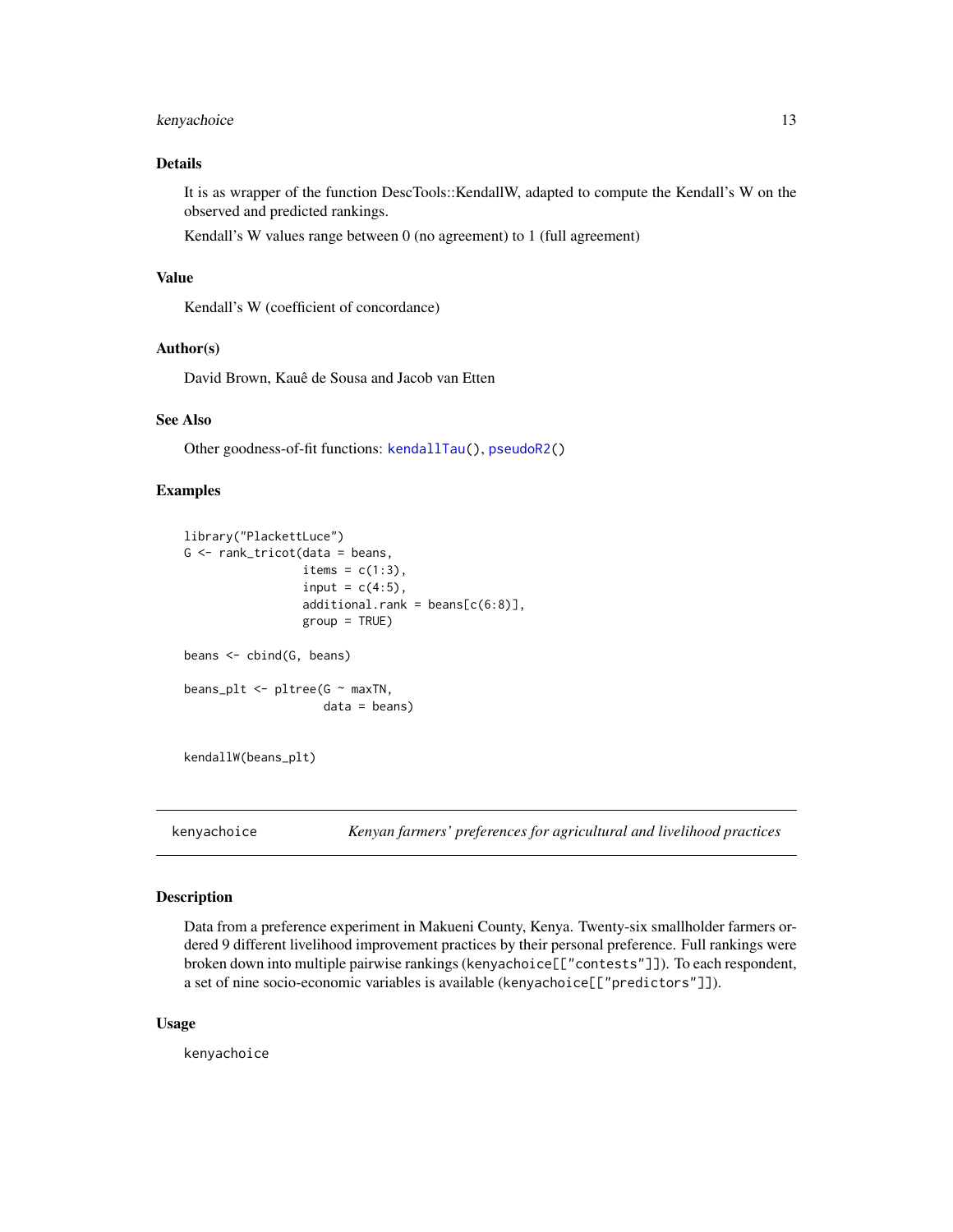#### <span id="page-13-0"></span>Format

A list with two dataframes. kenyachoice[["contests"]] contains the pairwise rankings from farmers choices. kenyachoice[["predictors"]] contains the socioeconomic data for each farmer. Codes for contests are described:

- B Opening a business
- D Dry planting
- G Collective crop marketing
- J Finding off-farm job
- M Machine tillage
- O Renting out traction animals
- R Mulching
- T Terracing
- Z Zai pits

#### Source

Steinke, J., et. al. (2019). Computers and Electronics in Agriculture, 162, 991–1000. doi: [10.1016/](https://doi.org/10.1016/j.compag.2019.05.026) [j.compag.2019.05.026](https://doi.org/10.1016/j.compag.2019.05.026)

nicabean *Common bean on-farm trial in Nicaragua*

#### Description

Data from decentralized on-farm trials of common bean (*Phaseolus vulgaris* L.) varieties in Nicaragua over five seasons between 2015 and 2016. Following the tricot approach, farmers were asked to test three varieties of common bean randomly assigned as incomplete blocks of three varieties (out of 10 varieties) and assess which of those three had the best and worst performance in nine traits (Vigor, Architecture, Resistance to Pests, Resistance to Diseases, Tolerance to Drought, Yield, Marketability, Taste, and Overall Appreciation).

#### Usage

nicabean

#### Format

A list with two data frames, nicabean[["trial"]] contains the trial data:

id the plot id

item the variety name

trait the trait for the given variety and plot id

rank the rank for the given variety and trait, with 1 being higher and 3 the lowest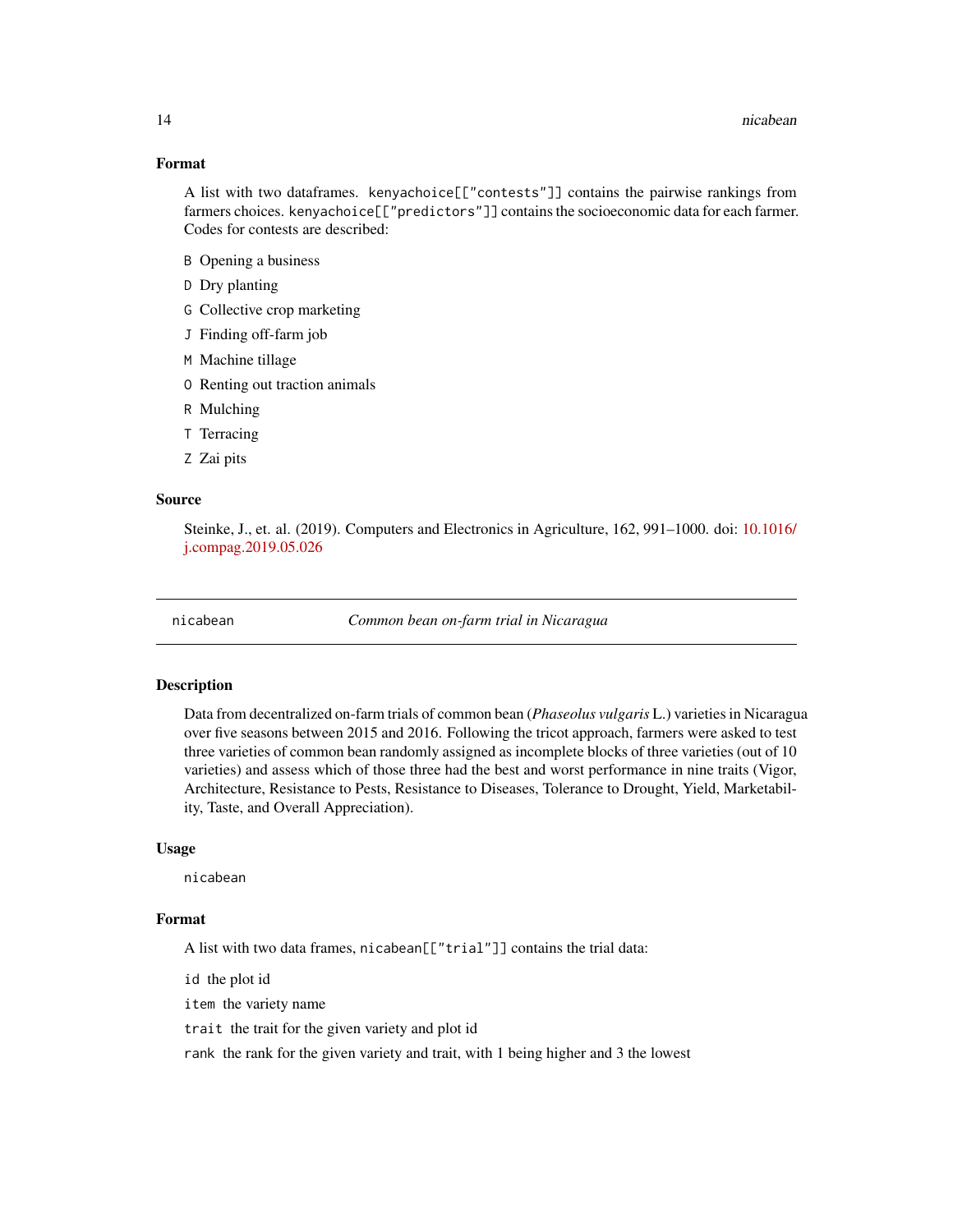## <span id="page-14-0"></span>node\_labels 15

nicabean[["bean\_covar"]] contains the covariates associated with the data:

id the plot id adm0 the country name where trials were set longitude the longitude of the trial plot latitude the latitude of the trial plot trial the trial name as registered on ClimMob variety\_a the variety assigned as label A in the incomplete block variety\_b the variety assigned as label B in the incomplete block variety\_c the variety assigned as label C in the incomplete block planting\_date the planting date gender the farmer gender age the farmer age

#### Source

van Etten, J., et. al. (2016). Experimental Agriculture, 55, 275-296. doi: [10.1017/S0014479716000739](https://doi.org/10.1017/S0014479716000739) van Etten, J., et. al. (2019). PNAS 116(10) 4194-4199 doi: [10.1073/pnas.1813720116](https://doi.org/10.1073/pnas.1813720116)

node\_labels *Get node labels and rules used in a party tree*

## Description

Returns the covariates used to split a recursive partitioning tree and the rules that were applied to build the tree

#### Usage

```
node_labels(x)
node_rules(x)
top\_items(x, top = 5)## S3 method for class 'pltree'
plot(x, log = TRUE, ref = NULL, c i. level = 0.95, ...)
```
#### Arguments

| an object of class party                                               |
|------------------------------------------------------------------------|
| an integer for the number of items to return                           |
| logical, if TRUE log-worth coefficients are displayed instead of worth |
| optional, character for the reference item when $log = TRUE$           |
| an integer for the confidence interval levels                          |
| additional arguments passed to methods                                 |
|                                                                        |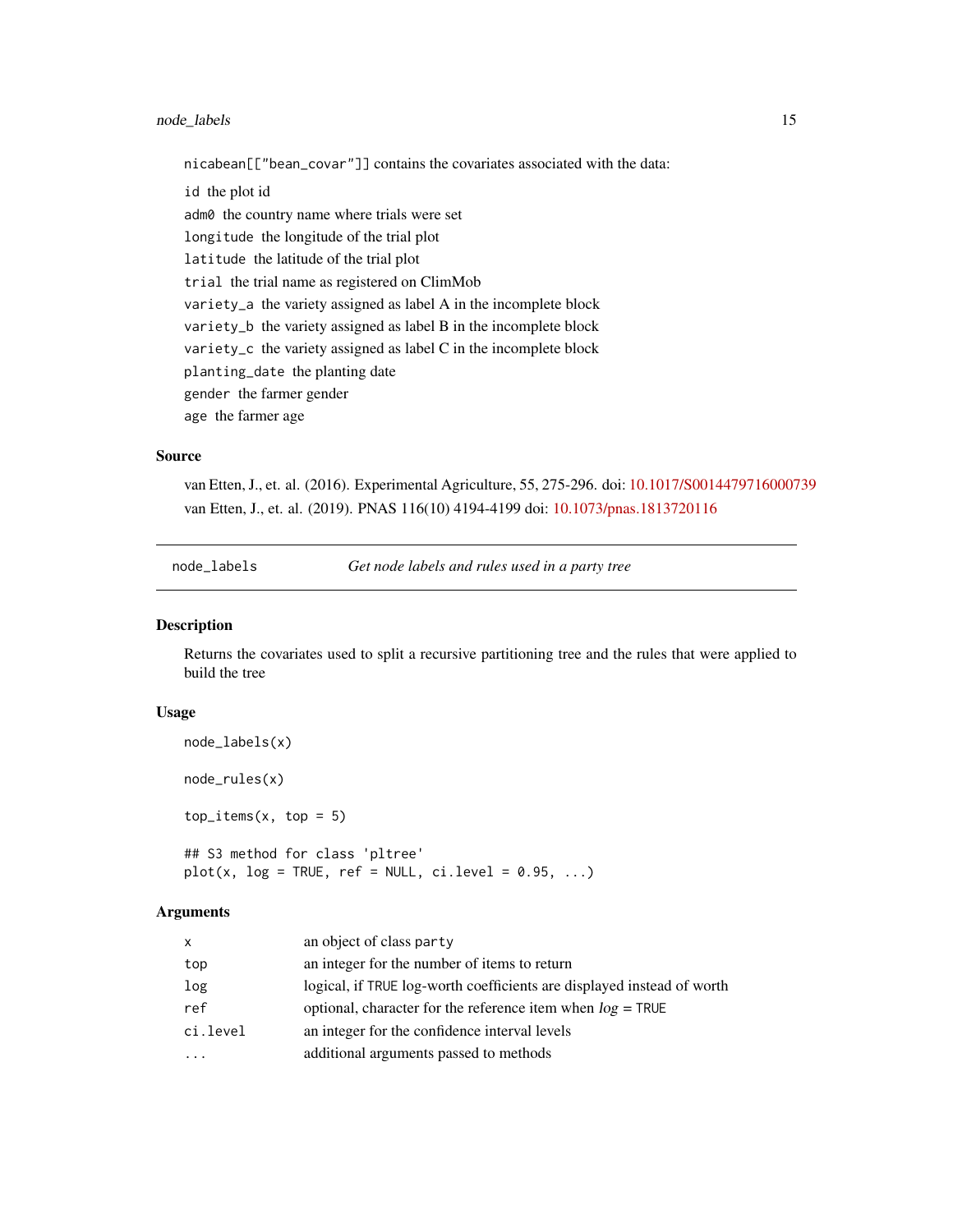## <span id="page-15-0"></span>Value

a vector with the node labels, a data.frame with node rules, a ggplot

#### Author(s)

Kauê de Sousa

## Examples

```
library("PlackettLuce")
data("beans", package = "PlackettLuce")
G <- rank_tricot(data = beans,
                 items = c(1:3),
                 input = c(4:5),
                 group = TRUE,
                 additional.random = beans[c(6:8)])pld <- cbind(G, beans[,c("maxTN", "season", "lon")])
tree \le pltree(G \sim maxTN + season + lon, data = pld)
node_labels(tree)
node_rules(tree)
top_items(tree)
plot(tree)
plot(tree, log = TRUE)
```
<span id="page-15-1"></span>pseudoR2 *Pseudo R-squared*

#### Description

Regression coefficient to evaluate goodness-of-fit in a given model when ordinary least squares (OLS) are not available. The algorithm computes estimates from the maximum likelihood through an iterative process. These estimates are called 'pseudo R-squared' because they look like 'Rsquared' in the sense that they are on a similar scale (from  $0$  to  $1$ ), with higher values indicating better model fit.

## Usage

pseudoR2(object, ...) ## Default S3 method: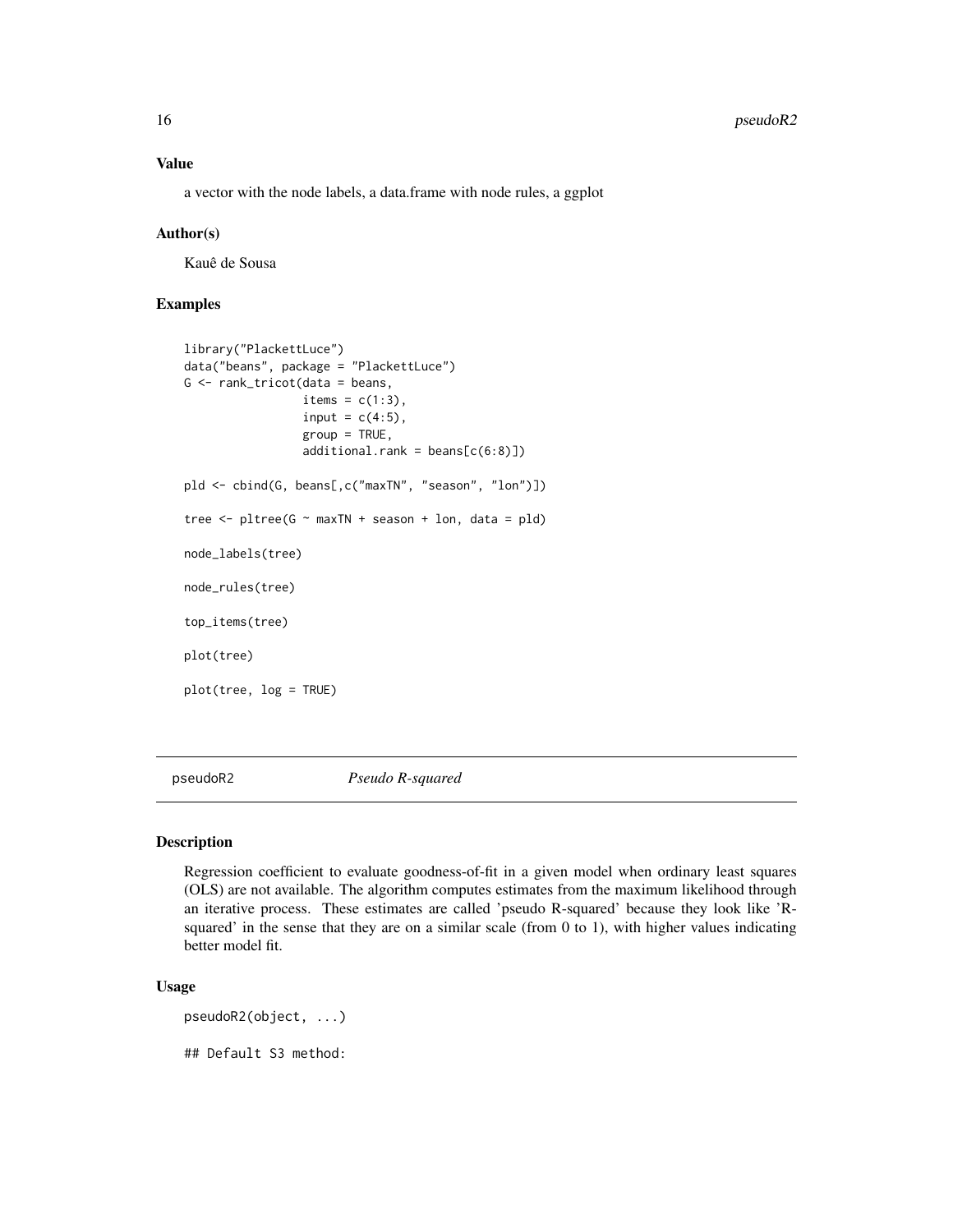#### <span id="page-16-0"></span> $pseudoR2$  and  $17$

```
pseudoR2(object, ...)
## S3 method for class 'pltree'
pseudoR2(object, newdata = NULL, ...)
## S3 method for class 'bttree'
pseudoR2(object, ...)
```
## Arguments

| object  | a model object of class glm, gnm, lm, pltree or bttree |
|---------|--------------------------------------------------------|
| .       | additional arguments affecting the R-squared produced  |
| newdata | a data set with testing data                           |

## Value

A data frame containing the pseudo R-squared coefficients:

| logLik     | log-likelihood                      |
|------------|-------------------------------------|
| logLikNull | Null log-likelihood                 |
| MaxLik     | maximum likelihood pseudo R-squared |
| CraggUhler | Cragg and Uhler's pseudo R-squared  |
| McFadden   | McFadden pseudo R-squared           |

#### Author(s)

Kauê de Sousa and Jacob van Etten

#### References

Agresti A. (2002). Categorical Data Analysis. John Wiley & Sons, Inc., Hoboken, NJ, USA. doi:10.1002/0471249688

Hunter D. R. (2004). The Annals of Statistics, 32(1), 384–406. http://www.jstor.org/stable/3448514

Cragg, J. G., & Uhler, R. S. (1970). The Canadian Journal of Economics 3(3), 386-406. doi:10.2307/133656 McFadden, D. (1973). Conditional logit analysis of qualitative choice behavior.

#### See Also

Other goodness-of-fit functions: [kendallTau\(](#page-9-1)), [kendallW\(](#page-11-1))

```
data("airquality")
mod <- glm(Temp ~ Wind + Solar.R,
           data = airquality,
           family = poisson())
```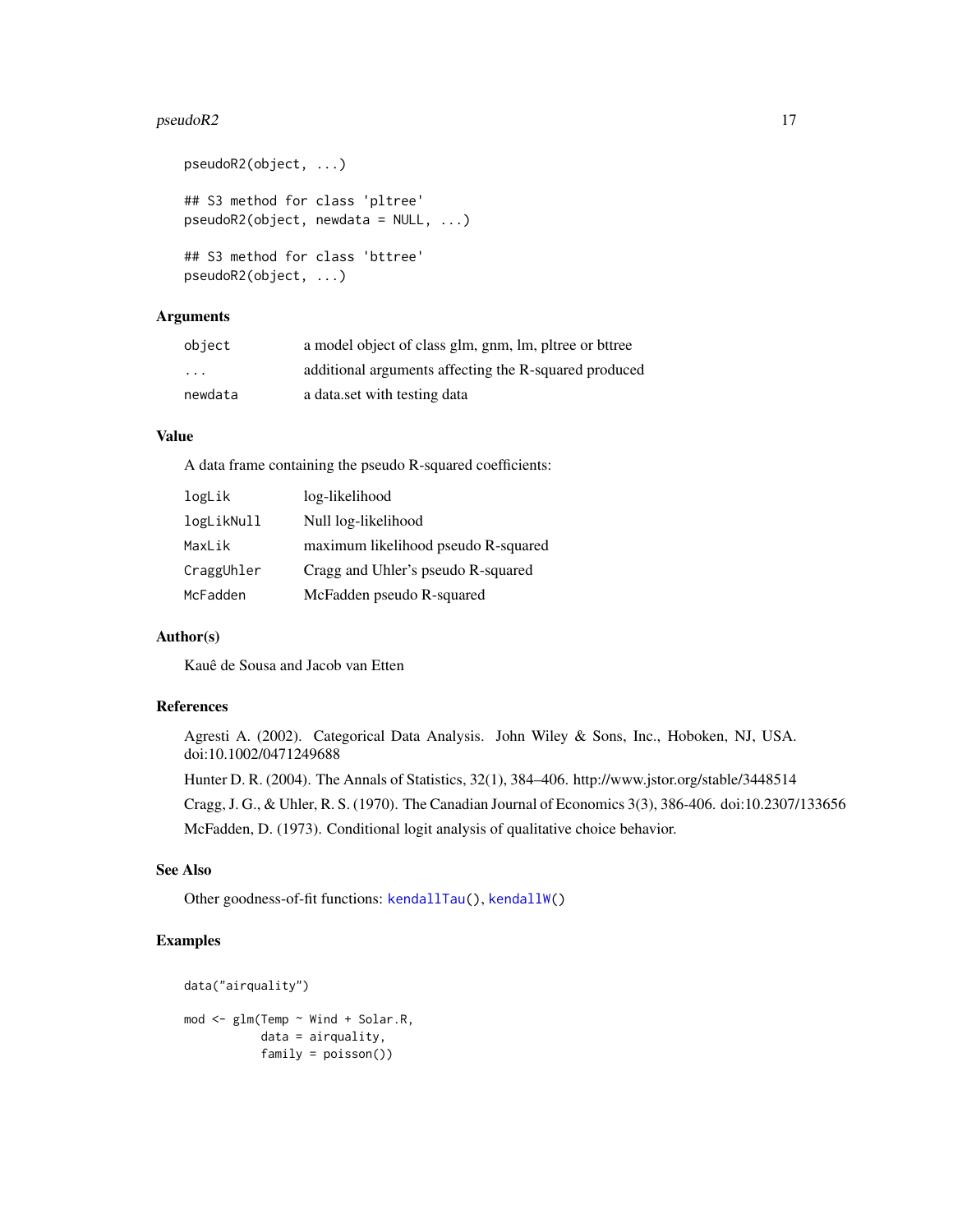<span id="page-17-0"></span>pseudoR2(mod)

## pseudo\_rank *Add pseudo-rank to missing values*

## Description

Add pseudo-rank to missing values

#### Usage

```
pseudo_rank(object, ...)
```
## Arguments

| object                  | a matrix or PlackettLuce rank          |
|-------------------------|----------------------------------------|
| $\cdot$ $\cdot$ $\cdot$ | additional arguments passed to methods |

#### Value

a matrix or PlackettLuce rank

```
library("PlackettLuce")
R <- matrix(c(1, 2, 0, 0,
              4, 1, 0, 3,
              2, 1, 0, 3,
              1, 2, 0, 0,
              2, 1, 0, 0,
              1, 0, 0, 2), nrow = 6, byrow = TRUE)
colnames(R) <- c("apple", "banana", "orange", "pear")
# summary(PlackettLuce(R))
R <- pseudo_rank(R)
summary(PlackettLuce(R))
```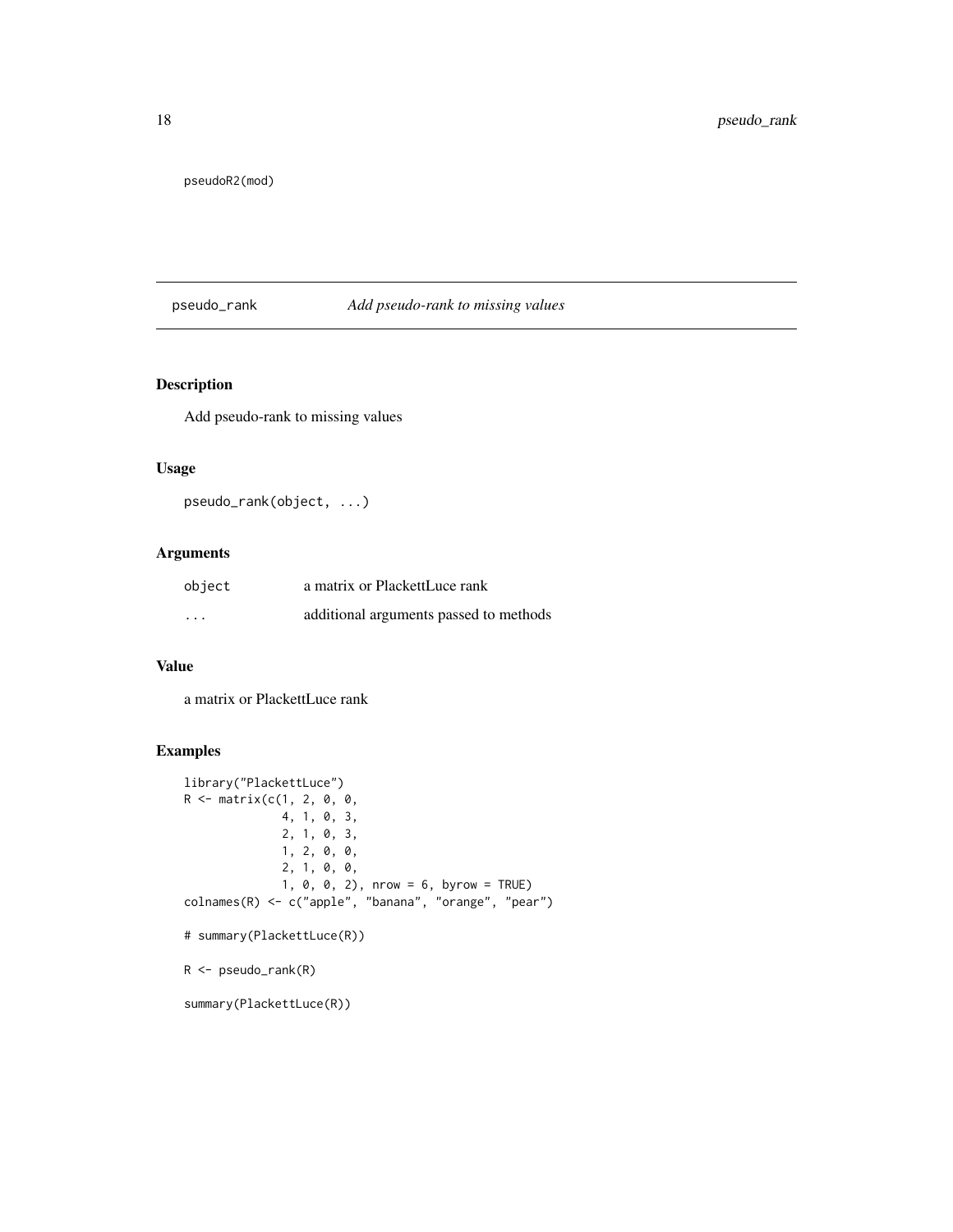<span id="page-18-1"></span><span id="page-18-0"></span>

## Description

Binary comparisons from a ranking object. Ties are not taken into account, then they are added as NA's.

## Usage

rank\_binomial(object, drop.null = FALSE, disaggregate = FALSE)

## Arguments

| object       | an object of class rankings, grouped_rankings or paircomp          |
|--------------|--------------------------------------------------------------------|
| drop.null    | logical, an optional argument to remove null contests              |
| disaggregate | logical, if TRUE binaries are disaggregated by individual contests |

#### Value

A data.frame with binary rank of pairwise contests:

| plaver1 | a factor with n levels for the first player in the contests                   |
|---------|-------------------------------------------------------------------------------|
| player2 | a factor with n levels (same as player) for the second player in the contests |
| win1    | number of times player l wins against player 2                                |
| win2    | number of times player2 wins against player1                                  |

## Author(s)

Kauê de Sousa

## References

Turner H. & Firth D. (2012). Journal of Statistical Software, 48(9), 1–21. doi: [10.18637/jss.v048.i09](https://doi.org/10.18637/jss.v048.i09)

## See Also

Other rank functions: [rank\\_numeric\(](#page-19-1)), [rank\\_paircomp\(](#page-20-1)), [rank\\_tricot\(](#page-22-1))

```
library("PlackettLuce")
```

```
R <- matrix(c(1, 2, 0, 0,
             4, 1, 2, 3,
             2, 4, 3, 1,
             1, 2, 3, 0,
```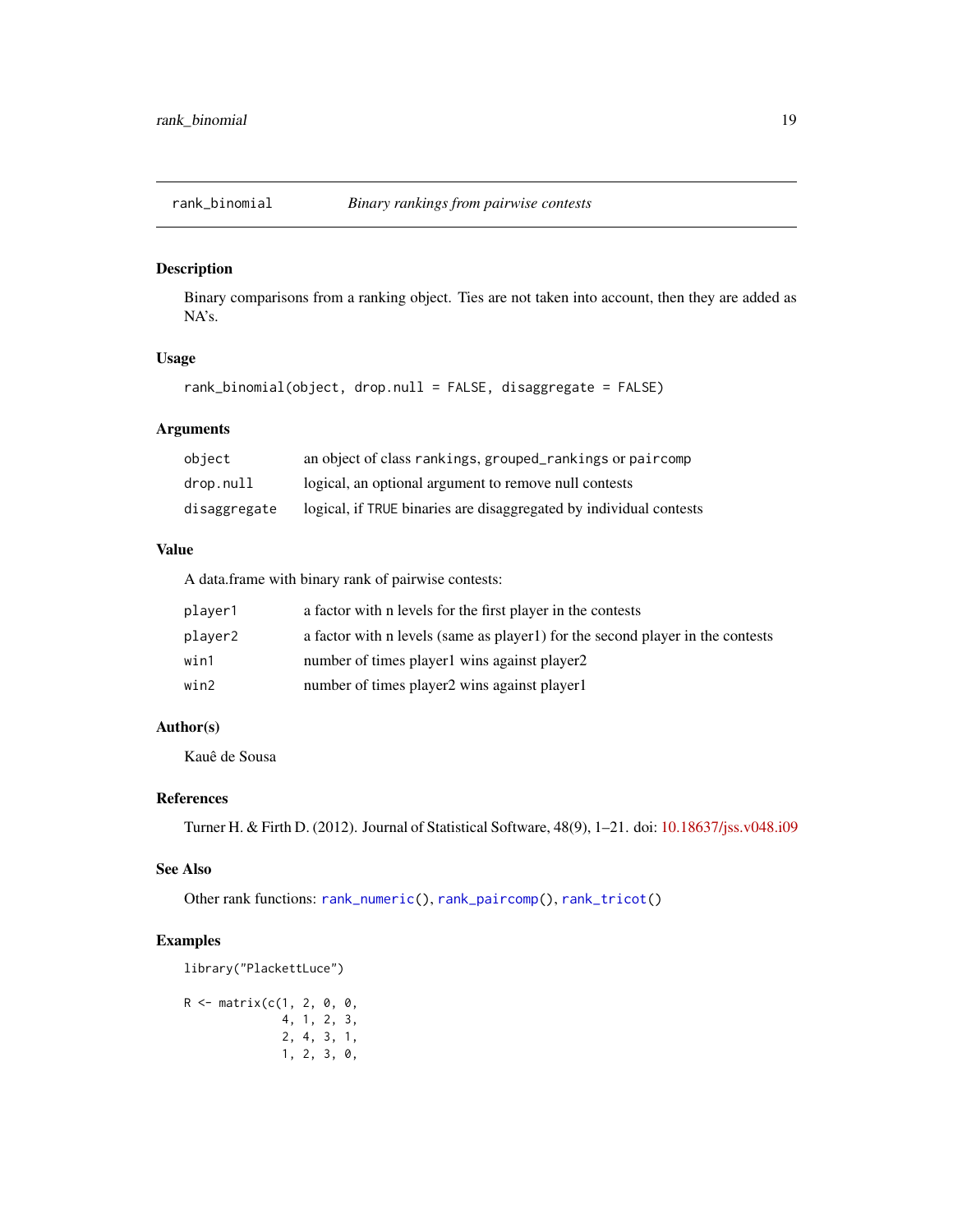<span id="page-19-0"></span>20 rank\_numeric

```
2, 1, 1, 0,
              1, 0, 3, 2), nrow = 6, byrow = TRUE)
colnames(R) <- c("apple", "banana", "orange", "pear")
R <- as.rankings(R)
rank_binomial(R)
rank_binomial(R, disaggregate = TRUE)
```
<span id="page-19-1"></span>rank\_numeric *Plackett-Luce rankings from numeric values*

## Description

Group and coerce numeric values into Plackett-Luce rankings.

#### Usage

```
rank_numeric(
  data,
  items,
  input,
  id = NULL,group = FALSE,
 ascending = FALSE,
  ...
)
```
## Arguments

| data      | a data frame with columns specified by items and input values                                            |
|-----------|----------------------------------------------------------------------------------------------------------|
| items     | a character or numerical vector for indexing the column(s) containing the item<br>names in data          |
| input     | a character or numerical vector for indexing the column(s) containing the values<br>in data to be ranked |
| id        | an index of data indicating the ids for "long" data                                                      |
| group     | logical, if TRUE return an object of class "grouped_rankings"                                            |
| ascending | logical, only for floating point numbers, to compute rankings from lower to<br>higher values             |
| $\ddotsc$ | additional arguments passed to methods                                                                   |

## Value

a PlackettLuce "rankings" object, which is a matrix of dense rankings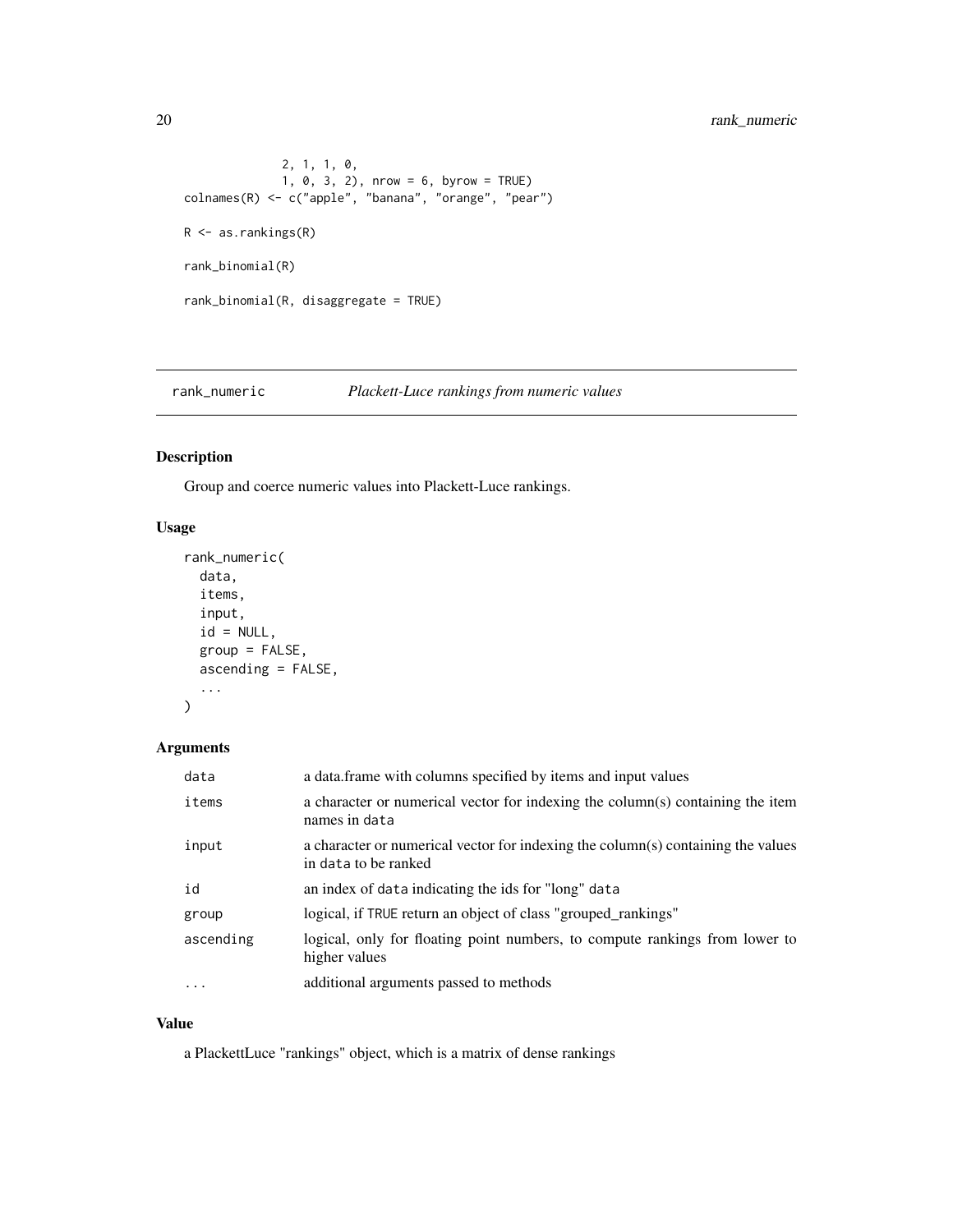## <span id="page-20-0"></span>rank\_paircomp 21

## Author(s)

Kauê de Sousa

## See Also

#### [rankings](#page-0-0)

Other rank functions: [rank\\_binomial\(](#page-18-1)), [rank\\_paircomp\(](#page-20-1)), [rank\\_tricot\(](#page-22-1))

## Examples

```
# A matrix with 10 rankings of 5 items (A, B, C, D, E)
# with numeric values as "rank"
set.seed(123)
df \le cbind(id = rep(1:10, each = 5),
            items = rep(LEFTERS[1:5], times = 10),
            input = runif(50, 1, 3))# return an object of class 'rankings'
R <- rank_numeric(df,
                  items = 2,input = 3,
                  id = 1# rankings can be computed in ascending order
R <- rank_numeric(df,
                  items = 2,
                  input = 3,
                  id = 1,
                  ascending = TRUE)
# return an object of class 'grouped_rankings'
R <- rank_numeric(df,
                  items = 2,
                  input = 3,
                  id = 1,
                  group = TRUE)
```
<span id="page-20-1"></span>rank\_paircomp *Pairwise comparison rankings*

#### Description

Pairwise comparisons from a ranking object. Ties are not taken into account, then they are added as NA's.

#### Usage

rank\_paircomp(object)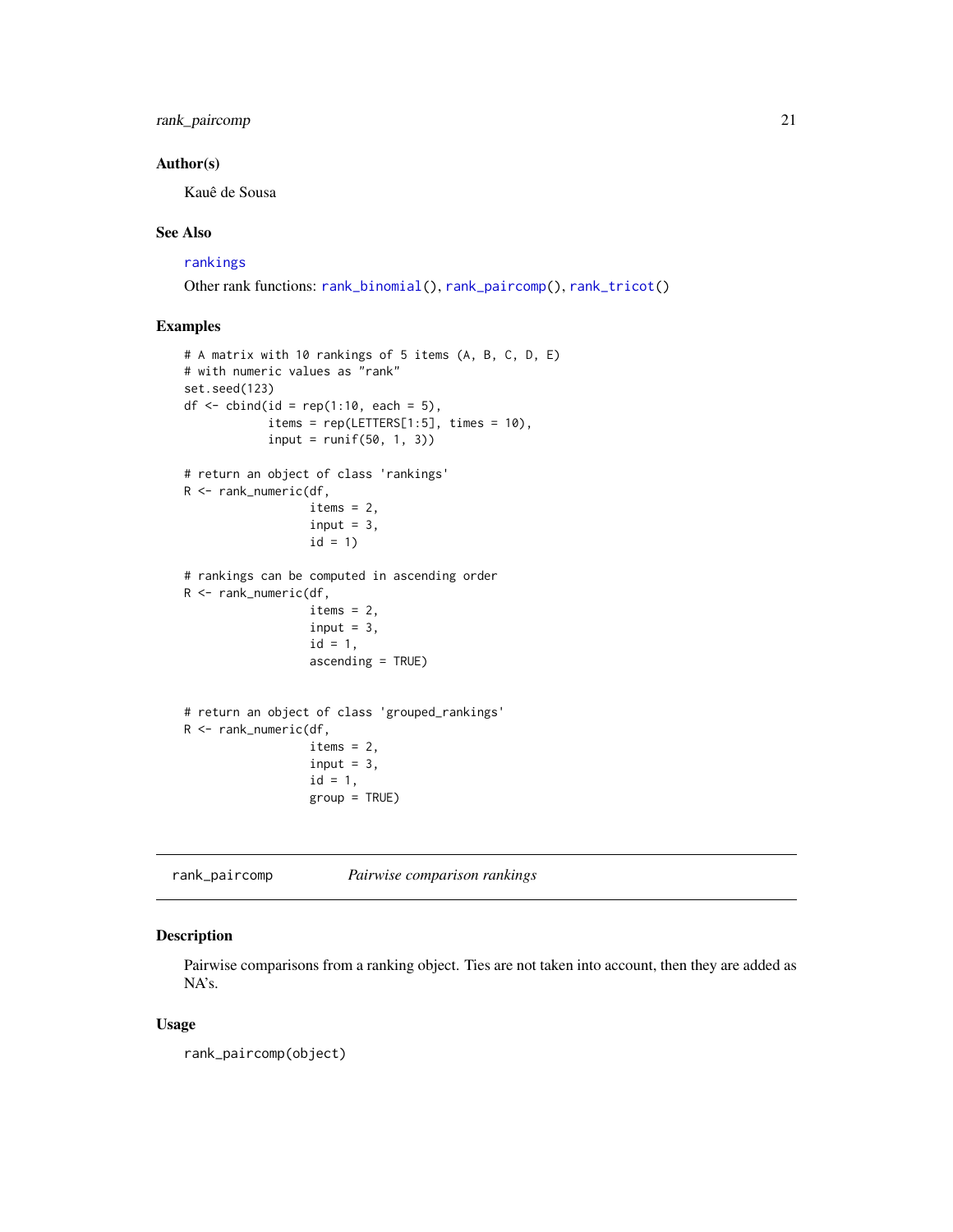#### <span id="page-21-0"></span>**Arguments**

object an object of class "rankings" or "grouped\_rankings" which is a matrix of dense rankings.

## Value

an object of class "paircomp" which is a matrix of pairwise comparisons

## Author(s)

Kauê de Sousa and Jacob van Etten

## References

```
Strobl C., Wickelmaier F. & Zeileis A. (2011). Journal of Educational and Behavioral Statistics,
36(2), 135–153. doi:10.3102/1076998609359791
```
## See Also

[rankings](#page-0-0), [paircomp](#page-0-0)

Other rank functions: [rank\\_binomial\(](#page-18-1)), [rank\\_numeric\(](#page-19-1)), [rank\\_tricot\(](#page-22-1))

## Examples

```
library("PlackettLuce")
R <- matrix(c(1, 2, 0, 0,
              4, 1, 2, 3,
              2, 4, 3, 1,
              1, 2, 3, 0,
              2, 1, 1, 0,
              1, 0, 3, 2), nrow = 6, byrow = TRUE)
colnames(R) <- c("apple", "banana", "orange", "pear")
R \leq -as.randomPC <- rank_paircomp(R)
#############################################
# using breadwheat data
data("breadwheat", package = "gosset")
# convert the tricot rankings from breadwheat data
# into a object of class 'rankings' from PlackettLuce
R <- rank_tricot(breadwheat,
                 items = c("variety_a","variety_b","variety_c"),
                 input = c("overall_best","overall_worst"))
```
PC <- rank\_paircomp(R)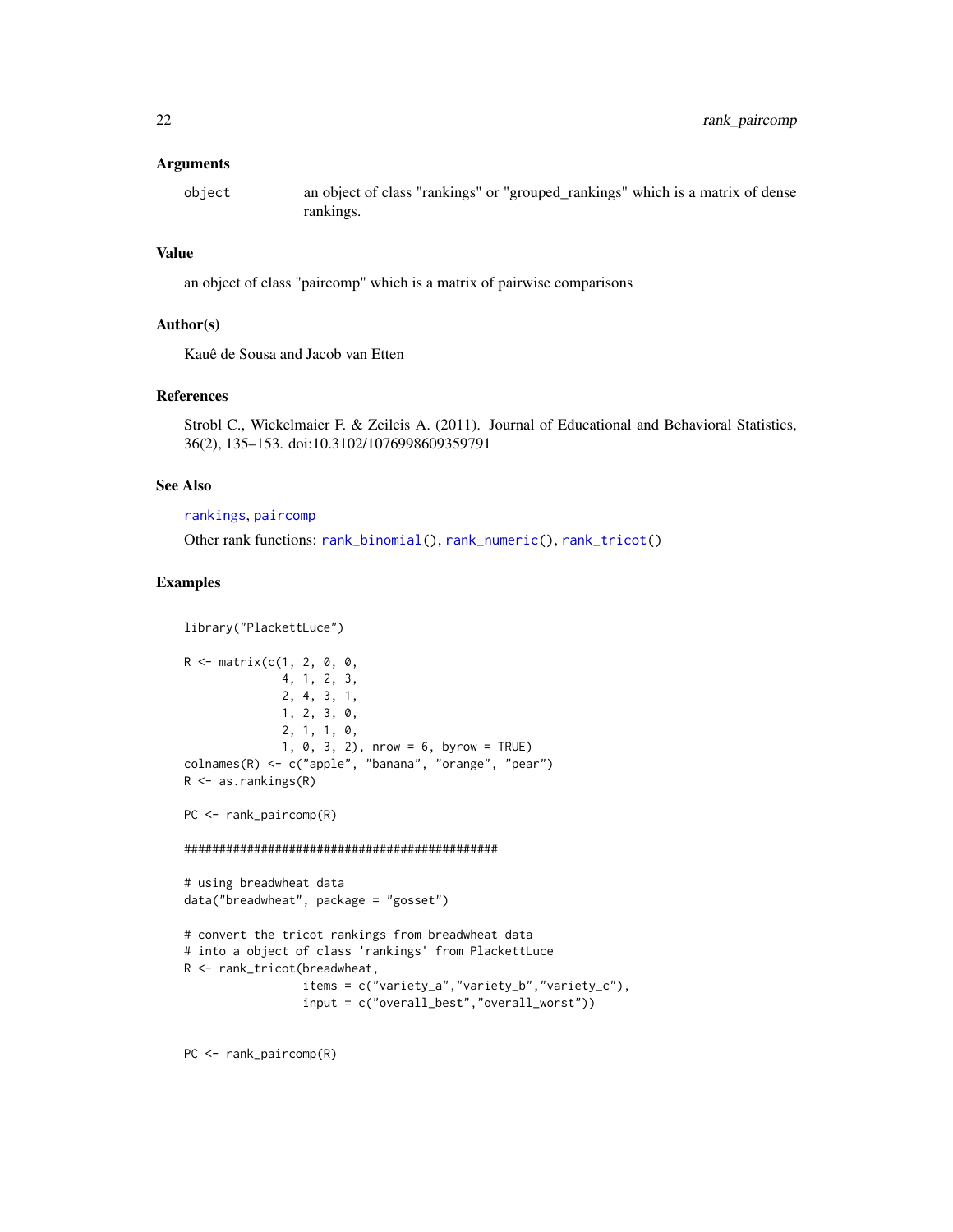#### <span id="page-22-1"></span><span id="page-22-0"></span>rank\_tricot *Build Plackett-Luce rankings from tricot dataset*

#### Description

Create an object of class "rankings" from tricot data. Tricot stands for "triadic comparison of technologies". Is a methodology to carry out large agronomic field experiments allowing the comparison between many alternative technologies, in many different environments. Each participant evaluates a set of three randomised technologies from a larger set. A comparison with a local item can be added as additional rankings with the argument additional.rank.

#### Usage

rank\_tricot(data, items, input, group = FALSE, additional.rank = NULL, ...)

#### Arguments

| data                     | a data.frame with columns specified by items and input values                                            |
|--------------------------|----------------------------------------------------------------------------------------------------------|
| items                    | a character or numerical vector for indexing the column(s) containing the item<br>names in data          |
| input                    | a character or numerical vector for indexing the column(s) containing the values<br>in data to be ranked |
| group<br>additional.rank | logical, if TRUE return an object of class "grouped_rankings"                                            |
|                          | optional, a data frame for the comparisons between tricot items and the local<br>item                    |
| $\cdots$                 | additional arguments passed to methods. See details                                                      |

## Details

full.output: logical, to return a list with a "rankings", a "grouped\_rankings" and the ordered items

#### Value

a PlackettLuce "rankings" object, which is a matrix of dense rankings

#### Author(s)

Kauê de Sousa and Jacob van Etten, with ideas from Heather Turner

## References

van Etten J., et al. (2016). Experimental Agriculture, 55(S1), 275–296. doi: [10.1017/S0014479716000739](https://doi.org/10.1017/S0014479716000739)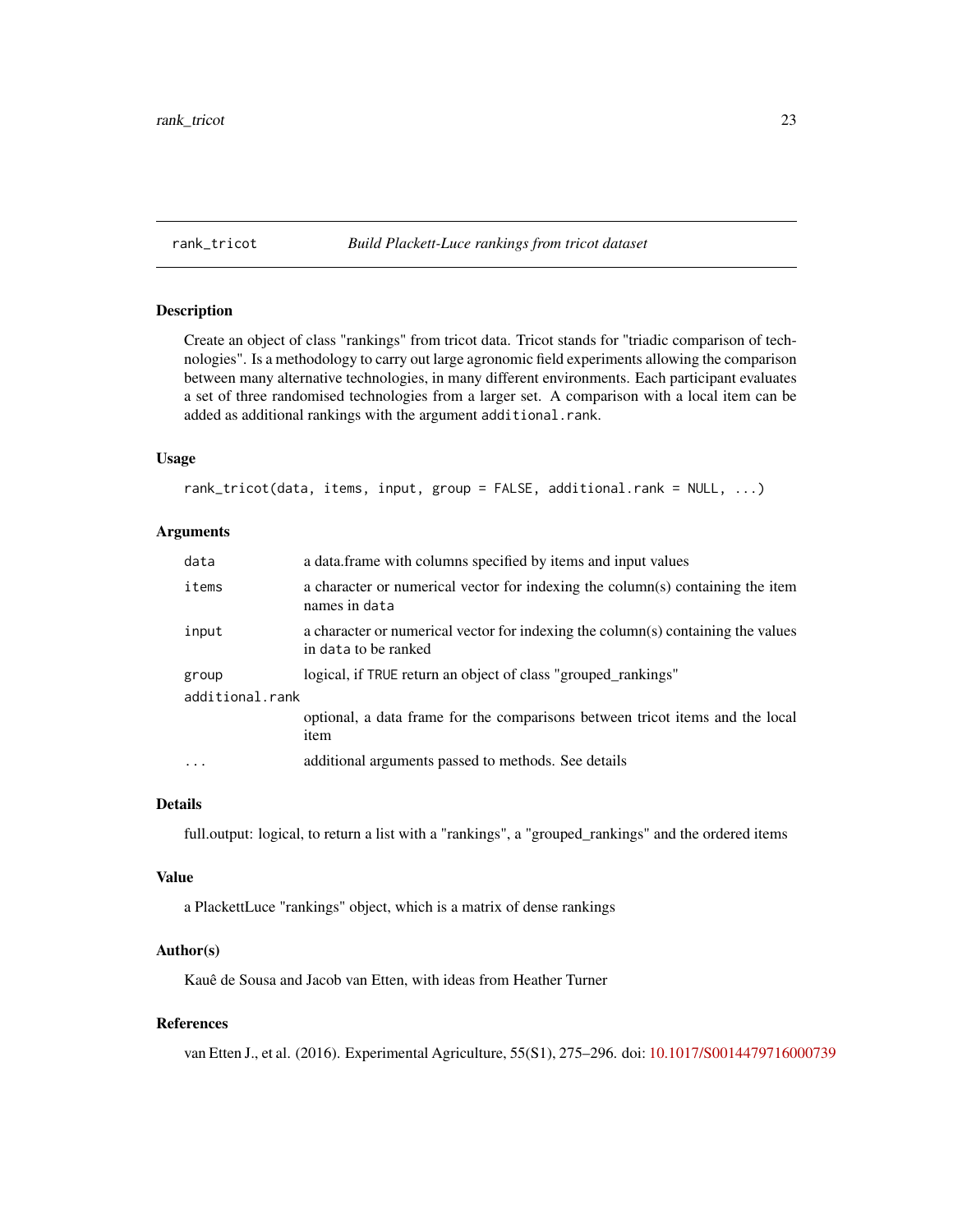## <span id="page-23-0"></span>See Also

[rankings](#page-0-0), [breadwheat](#page-2-1)

Other rank functions: [rank\\_binomial\(](#page-18-1)), [rank\\_numeric\(](#page-19-1)), [rank\\_paircomp\(](#page-20-1))

```
# using breadwheat data
data("breadwheat", package = "gosset")
# convert the tricot rankings from breadwheat data
# into a object of class 'rankings' from PlackettLuce
R <- rank_tricot(data = breadwheat,
                 items = c("variety_a","variety_b","variety_c"),
                 input = c("overall_best","overall_worst"))
############################################################
# beans data where each observer compares 3 varieties randomly distributed
# from a list of 11 and additionally compares these 3 varieties
# with their local variety
library("PlackettLuce")
data("beans", package = "PlackettLuce")
# first build rankings with only tricot items
# and return an object of class 'rankings'
R <- rank_tricot(data = beans,
                 items = c(1:3),
                 input = c(4:5)head(R)
############################################################
# pass the comparison with local item as an additional rankings, then
# each of the 3 varieties are compared separately with the local item
# and return an object of class grouped_rankings
G <- rank_tricot(data = beans,
                 items = c(1:3),
                 input = c(4:5),
                 group = TRUE,additional.random = beans[c(6:8)]head(G)
```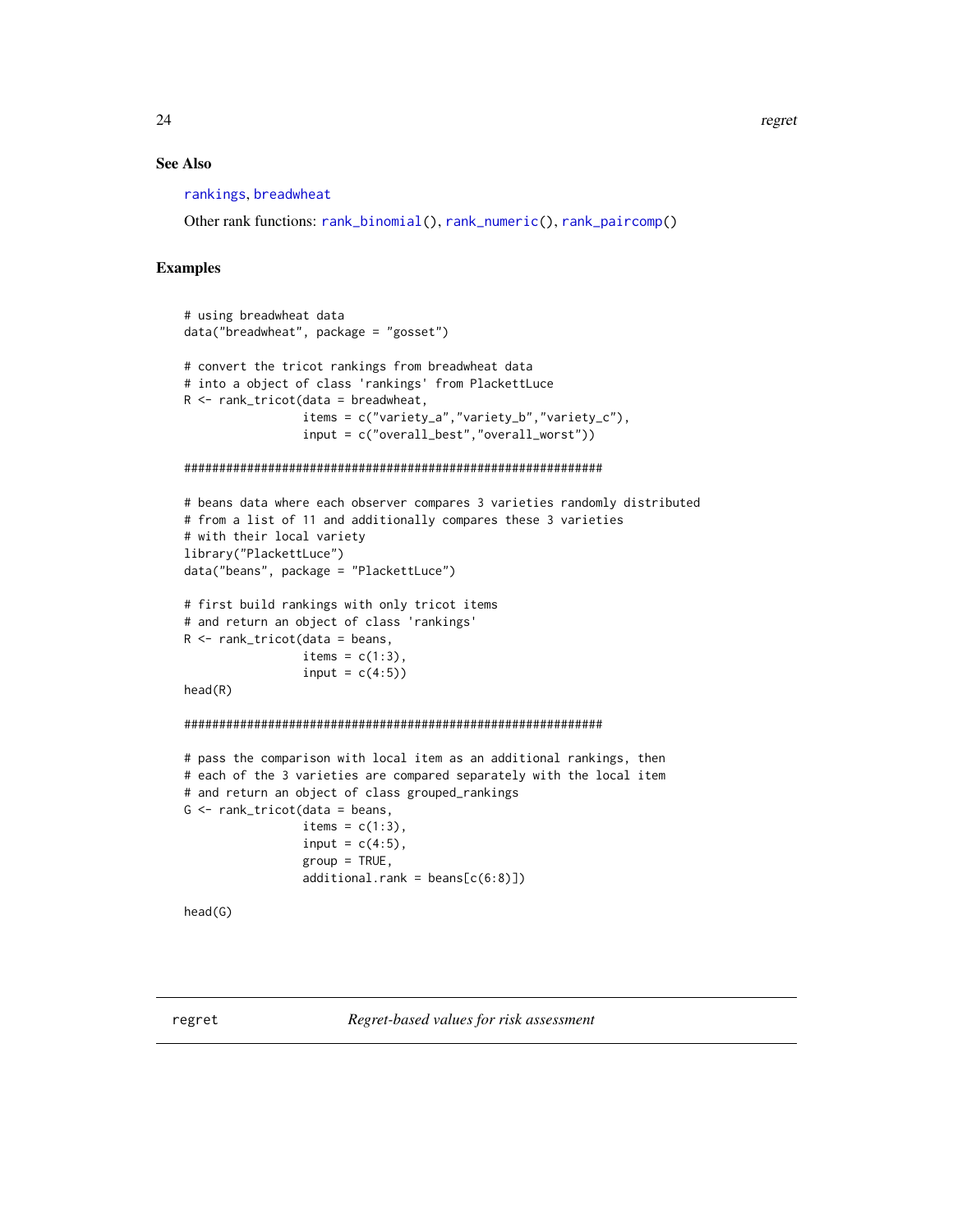#### regret 25

#### Description

Regret is an important heuristic in the behavioural sciences. Minimizing worst regret (the loss under the worst possible outcome) is a criterion that takes a conservative approach to risk analysis in diversification strategies.

#### Usage

```
regret(object, ..., bootstrap = TRUE, normalize = TRUE)## Default S3 method:
regret(object, ..., values, items, group, bootstrap = TRUE, normalize = TRUE)
## S3 method for class 'pltree'
regret(object, bootstrap = TRUE, normalize = TRUE, ...)
## S3 method for class 'list'
regret(object, bootstrap = TRUE, normalize = TRUE, ...)
```
## Arguments

| object    | a data frame, an object of class pltree, or a list with PlackettLuce models |
|-----------|-----------------------------------------------------------------------------|
| $\cdots$  | further arguments passed to methods                                         |
| bootstrap | logical, to run a bayes bootstrap on object                                 |
| normalize | logical, to normalize values to sum to 1                                    |
| values    | an index in <i>object</i> with the values to compute regret                 |
| items     | an index in <i>object</i> for the different items                           |
| group     | an index in <i>object</i> for the different scenarios                       |

#### Value

A data frame with regret estimates

| items        | the item names       |
|--------------|----------------------|
| worth        | the worth parameters |
| regret       | the squared regret   |
| worst_regret | the worst regret     |

## Author(s)

Jacob van Etten and Kauê de Sousa

### References

Loomes G. & Sugden R. (1982). The Economic Journal, 92(368), 805. doi: [10.2307/2232669](https://doi.org/10.2307/2232669) Bleichrodt H. & Wakker P. P. (2015). The Economic Journal, 125(583), 493–532. doi: [10.1111/](https://doi.org/10.1111/ecoj.12200) [ecoj.12200](https://doi.org/10.1111/ecoj.12200)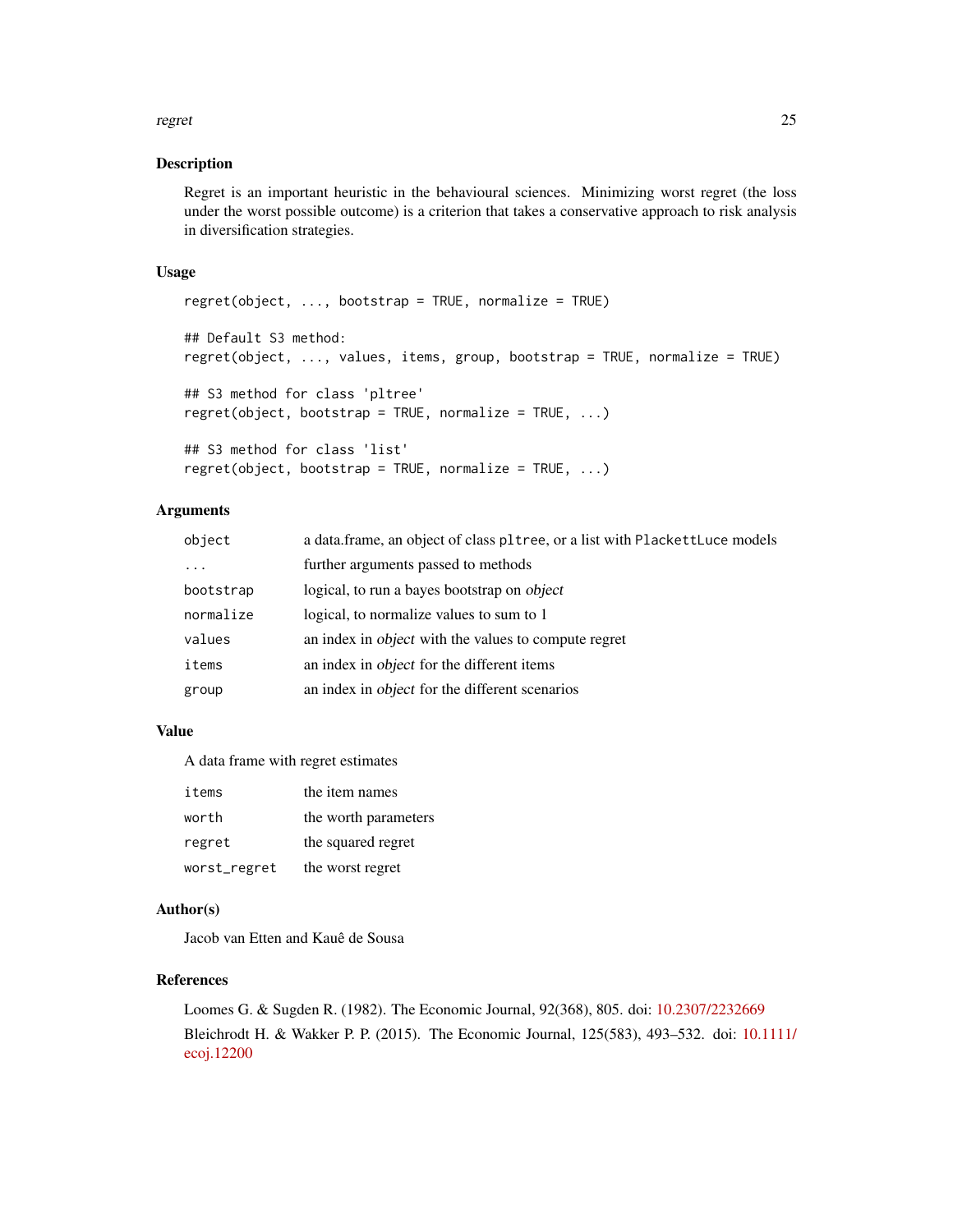## Examples

```
# Case 1 ####
library("PlackettLuce")
data("breadwheat", package = "gosset")
# convert the tricot rankings from breadwheat data
# into a object of class 'grouped_rankings'
G <- rank_tricot(breadwheat,
                 items = c("variety_a","variety_b","variety_c"),
                 input = c("overall_best","overall_worst"),
                 group = TRUE)
# combine grouped rankings with temperature indices
mydata <- cbind(G, breadwheat[c("lon","lat")])
# fit a pltree model using geographic data
mod <- pltree(G ~ ., data = mydata)
regret(mod)
# Case 2 ####
# list of PlackettLuce models
R <- matrix(c(1, 2, 3, 0,
              4, 1, 2, 3,
              2, 1, 3, 4,
              1, 2, 3, 0,
              2, 1, 3, 0,
              1, 0, 3, 2), nrow = 6, byrow = TRUE)
colnames(R) <- c("apple", "banana", "orange", "pear")
mod1 <- PlackettLuce(R)
R2 \leq - matrix(c(1, 2, 0, 3,
               2, 1, 0, 3,
               2, 1, 0, 3,
               1, 2, 0, 3,
               2, 1, 0, 3,
               1, 3, 4, 2), nrow = 6, byrow = TRUE)
colnames(R2) <- c("apple", "banana", "orange", "pear")
mod2 <- PlackettLuce(R2)
mod <- list(mod1, mod2)
regret(mod, n1 = 500)
```
reliability *Probability of outperforming a check*

<span id="page-25-0"></span>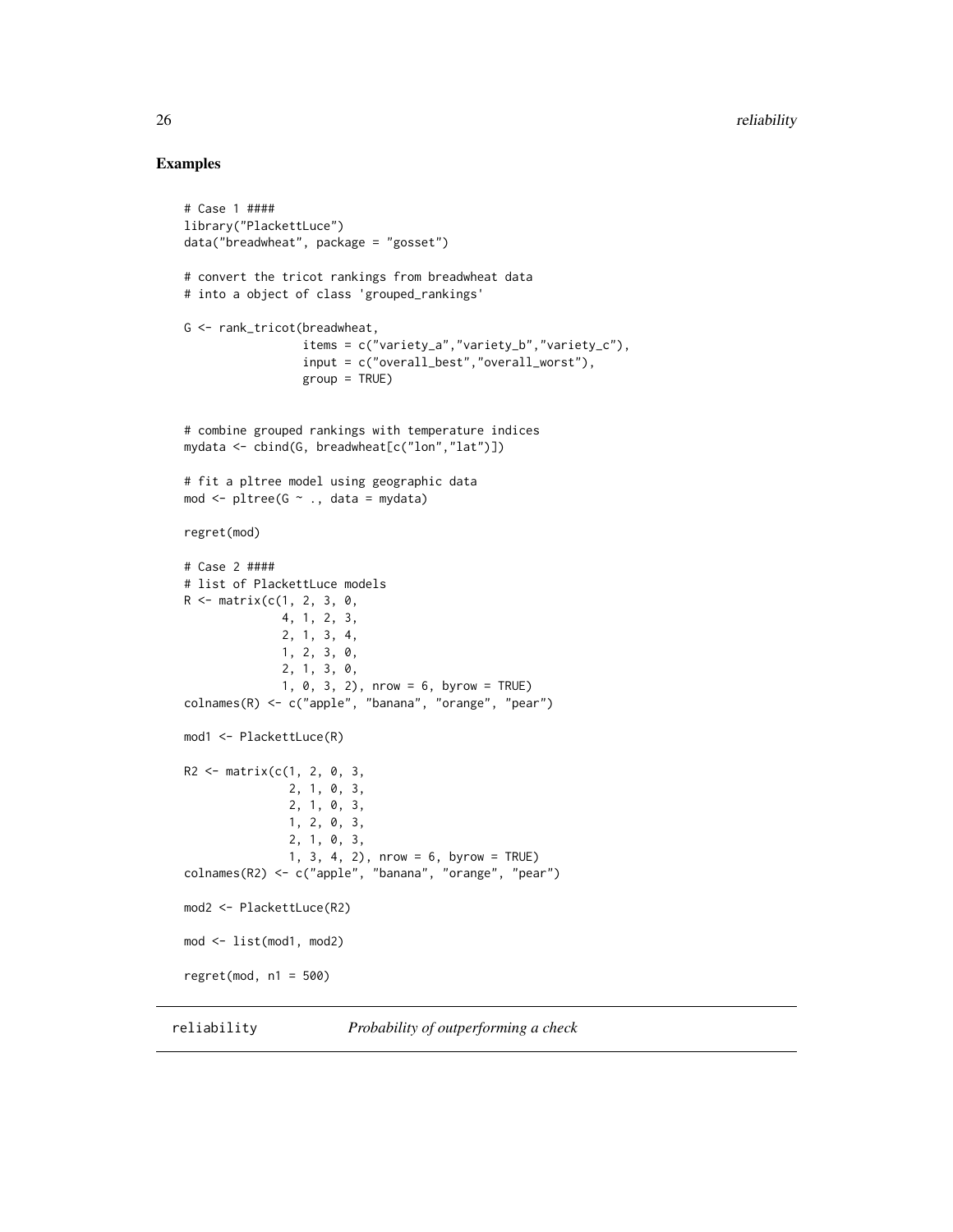#### reliability 27

## Description

Measures the precision of estimated values, and the potential response to selection on those estimated values compared to a check

#### Usage

```
reliability(x, ...)
## Default S3 method:
reliability(x, y = NULL, ...)
## S3 method for class 'PlackettLuce'
reliability(x, ref, ...)
## S3 method for class 'pltree'
reliability(x, ref, ...)
```
#### Arguments

|                         | a numeric vector, or an object of class PlackettLuce or pltree                   |
|-------------------------|----------------------------------------------------------------------------------|
| $\cdot$ $\cdot$ $\cdot$ | additional arguments passed to methods                                           |
|                         | numeric, the reference value                                                     |
| ref                     | a character or integer for indexing the element containing reference values in x |

## Value

the reliability based on the worth parameters

## Author(s)

Kauê de Sousa, David Brown, Jacob van Etten

#### References

Eskridge and Mumm (1992). Theoret. Appl. Genetics 84, 494–500 doi: [10.1007/BF00229512.](https://doi.org/10.1007/BF00229512)

## Examples

# Case 1. vector example  $x \leq -c(9.5, 12, 12.3, 17)$  $y \le -11.2$ reliability(x, y) # Case 2. PlackettLuce model library("PlackettLuce")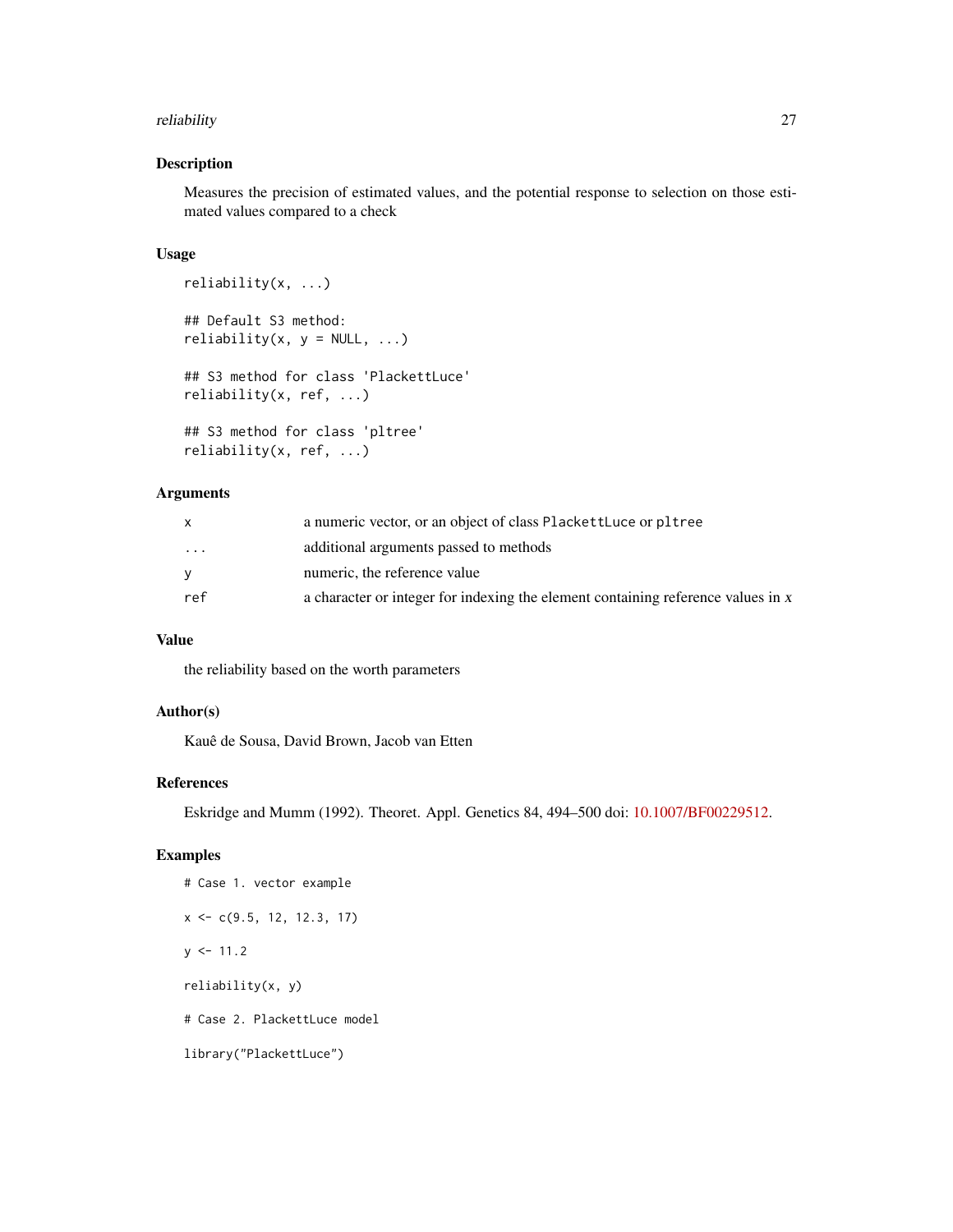```
R <- matrix(c(1, 2, 4, 3,
              4, 1, 2, 3,
              2, 3, 1, 4,
              4, 2, 3, 1,
              2, 1, 4, 3,
              1, 4, 3, 2), nrow = 6, byrow = TRUE)
colnames(R) <- c("apple", "banana", "orange", "pear")
mod <- PlackettLuce(R)
reliability(mod, ref = "orange")
# Case 3. PlackettLuce tree
data("beans", package = "PlackettLuce")
G <- rank_tricot(data = beans,
                 items = c(1:3),
                 input = c(4:5),
                 group = TRUE,
                 additional.random = beans[c(6:8)]pld <- cbind(G, beans[,c("maxTN", "season", "lon")])
tree \le pltree(G \sim maxTN + season + lon, data = pld)
reliability(tree, ref = "INTA Matagalpa")
```
rowbind *Combine R objects by rows*

#### Description

Combine R objects when number and names of columns do not match

#### Usage

```
rowbind(x, \ldots)## Default S3 method:
rowbind(x, y, \ldots)## S3 method for class 'list'
rowbind(x, \ldots)
```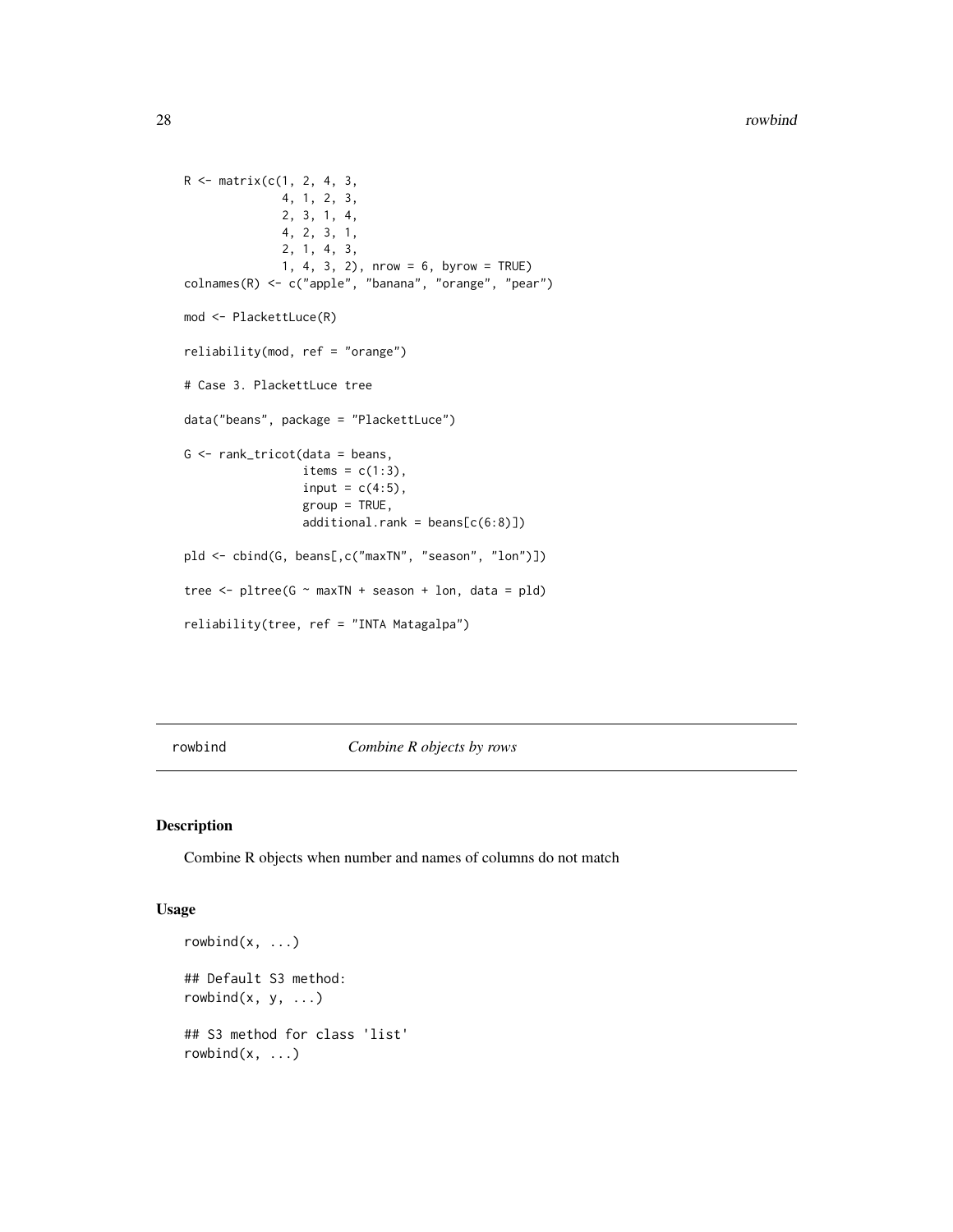## <span id="page-28-0"></span>worth\_map 29

## Arguments

| X        | a R object, typically a data frame, matrix or list                             |
|----------|--------------------------------------------------------------------------------|
| $\cdots$ | additional arguments passed to methods                                         |
|          | a matrix, a data frame (or any other object that can be coerced to data frame) |

## Value

a data.frame with the combined data

## Examples

```
# two data frames
rowbind(airquality, mtcars)
# a list of data frames
l <- list(airquality, mtcars)
rowbind(l)
```
worth\_map *Plot worth parameters*

## Description

Produces plots to highlight worth coefficients of items in a party tree of a list of PlackettLuce models

## Usage

```
worth_map(object, ...)
## Default S3 method:
worth_map(object, ...)
## S3 method for class 'list'
worth_map(object, labels, ...)
worth_bar(object, ...)
```
## Arguments

| object                  | an object of class party or an object of class PlackettLuce or a list objects of<br>class PlackettLuce |
|-------------------------|--------------------------------------------------------------------------------------------------------|
| $\cdot$ $\cdot$ $\cdot$ | additional arguments passed to methods                                                                 |
| labels                  | a vector with the name of models in object                                                             |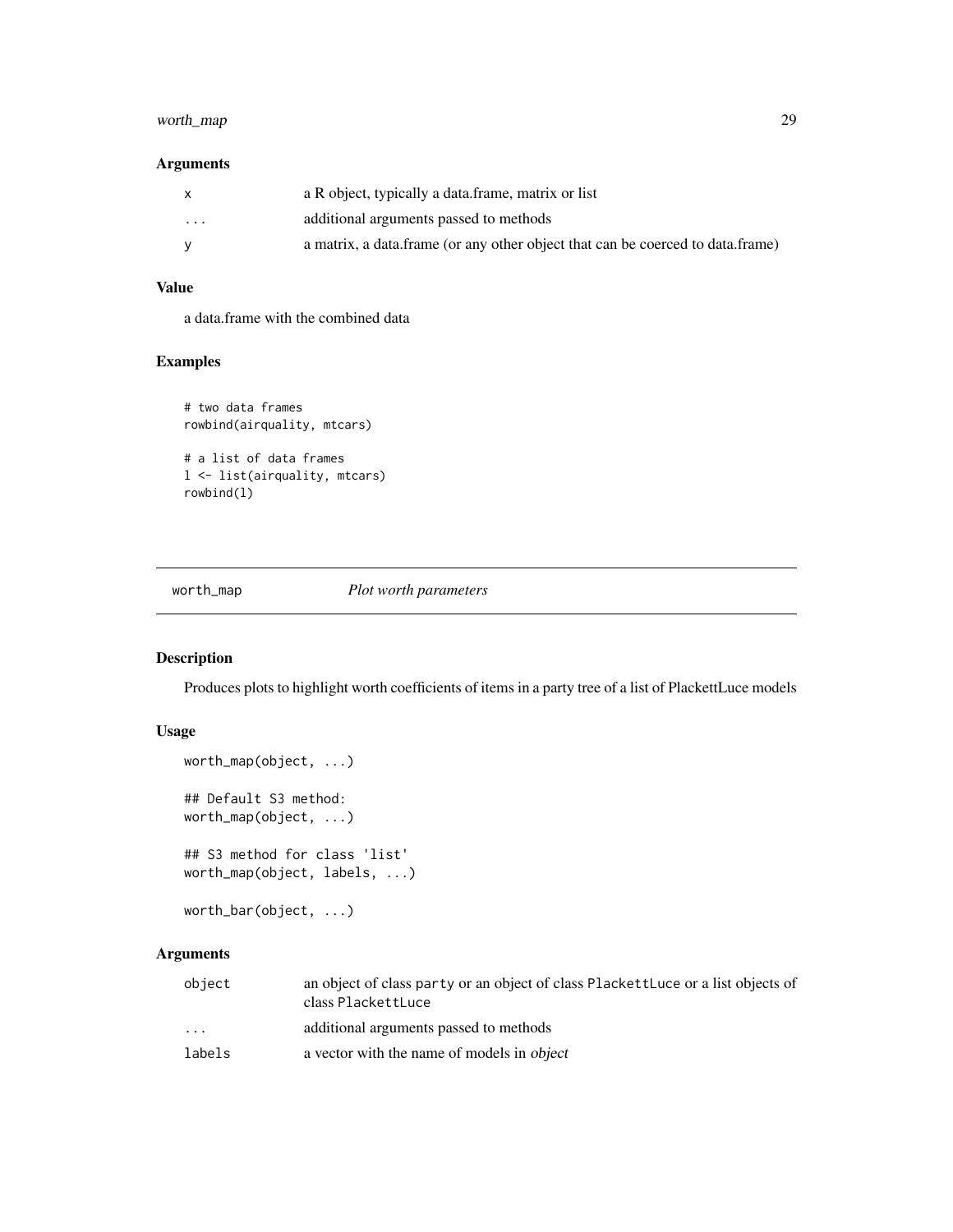```
library("psychotree")
library("PlackettLuce")
data("Topmodel2007", package = "psychotree")
R <- as.grouped_rankings(Topmodel2007$preference)
tm\_tree \leq - pltree(R \sim ., data = Topmodel2007[, -1],
                  minsize = 5,
                  npseudo = 0)
worth_map(tm_tree)
##########################################
# Ranking of preference on four fruits
# based on traits taste, texture,
# price and storability
# taste
R1 <- matrix(c(1, 2, 3, 4,
               4, 1, 3, 2,
               4, 1, 2, 3,
               1, 2, 0, 3), nrow = 4, byrow = TRUE)
colnames(R1) <- c("apple", "banana", "orange", "pear")
mod1 <- PlackettLuce(R1)
# texture
R2 \leq - matrix(c(1, 4, 2, 3,
               1, 4, 3, 2,
               1, 4, 2, 3,
               1, 4, 2, 3), nrow = 4, byrow = TRUE)
colnames(R2) <- c("apple", "banana", "orange", "pear")
mod2 <- PlackettLuce(R2)
# price
R3 <- matrix(c(2, 4, 3, 1,
               4, 1, 2, 3,
               3, 4, 2, 1,
               4, 3, 1, 2), nrow = 4, byrow = TRUE)
colnames(R3) <- c("apple", "banana", "orange", "pear")
mod3 <- PlackettLuce(R3)
# storability
R4 <- matrix(c(1, 4, 3, 2,
               3, 4, 1, 2,
               1, 3, 2, 4,
               2, 3, 4, 1), nrow = 4, byrow = TRUE)
colnames(R4) <- c("apple", "banana", "orange", "pear")
mod4 <- PlackettLuce(R4)
# models in a list
mods <- list(mod1, mod2, mod3, mod4)
```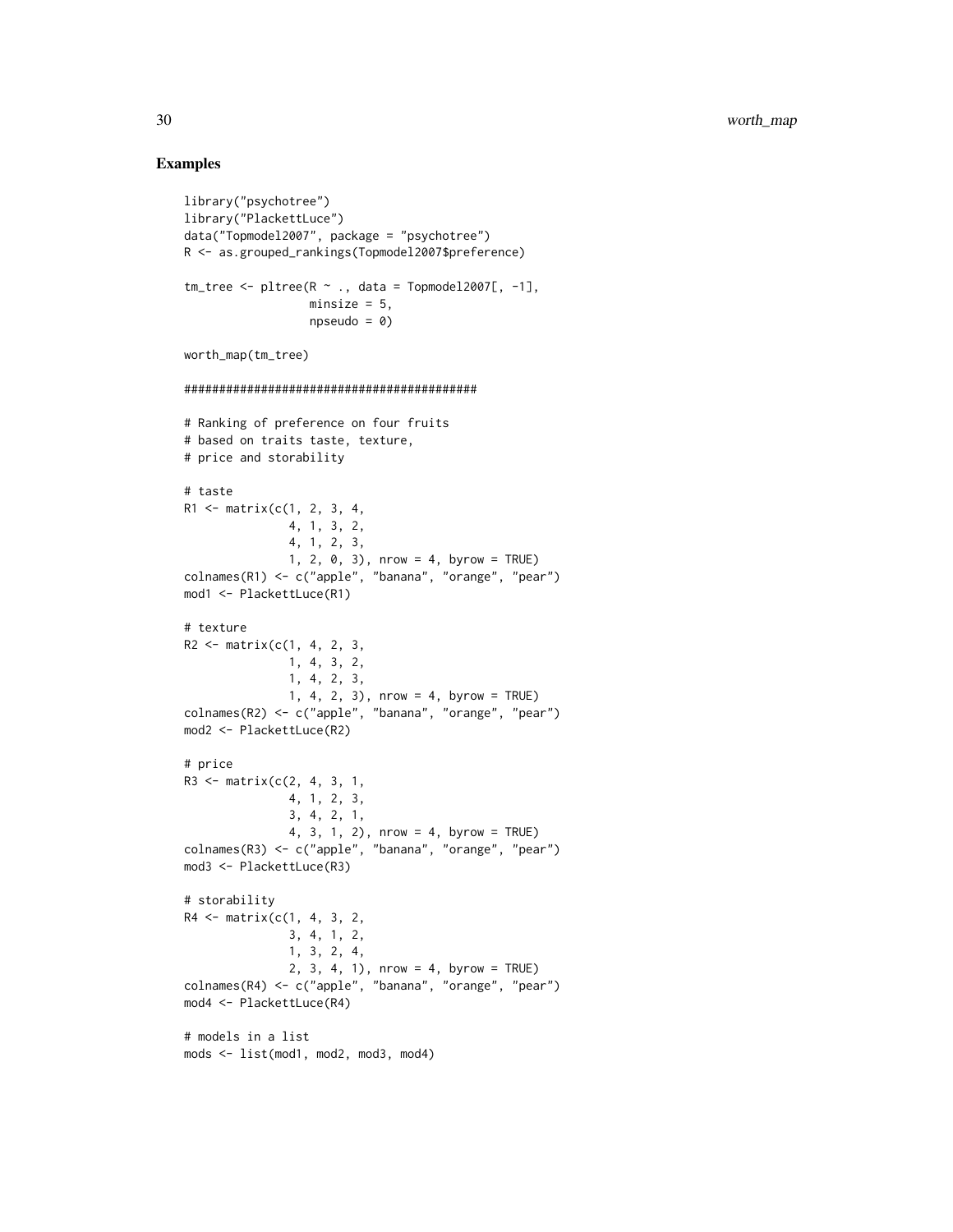## worth\_map 31

# name for each model labels <- c("Taste", "Texture", "Price", "Storability") worth\_map(mods, labels) # plot only one model as bar worth\_bar(mod1)